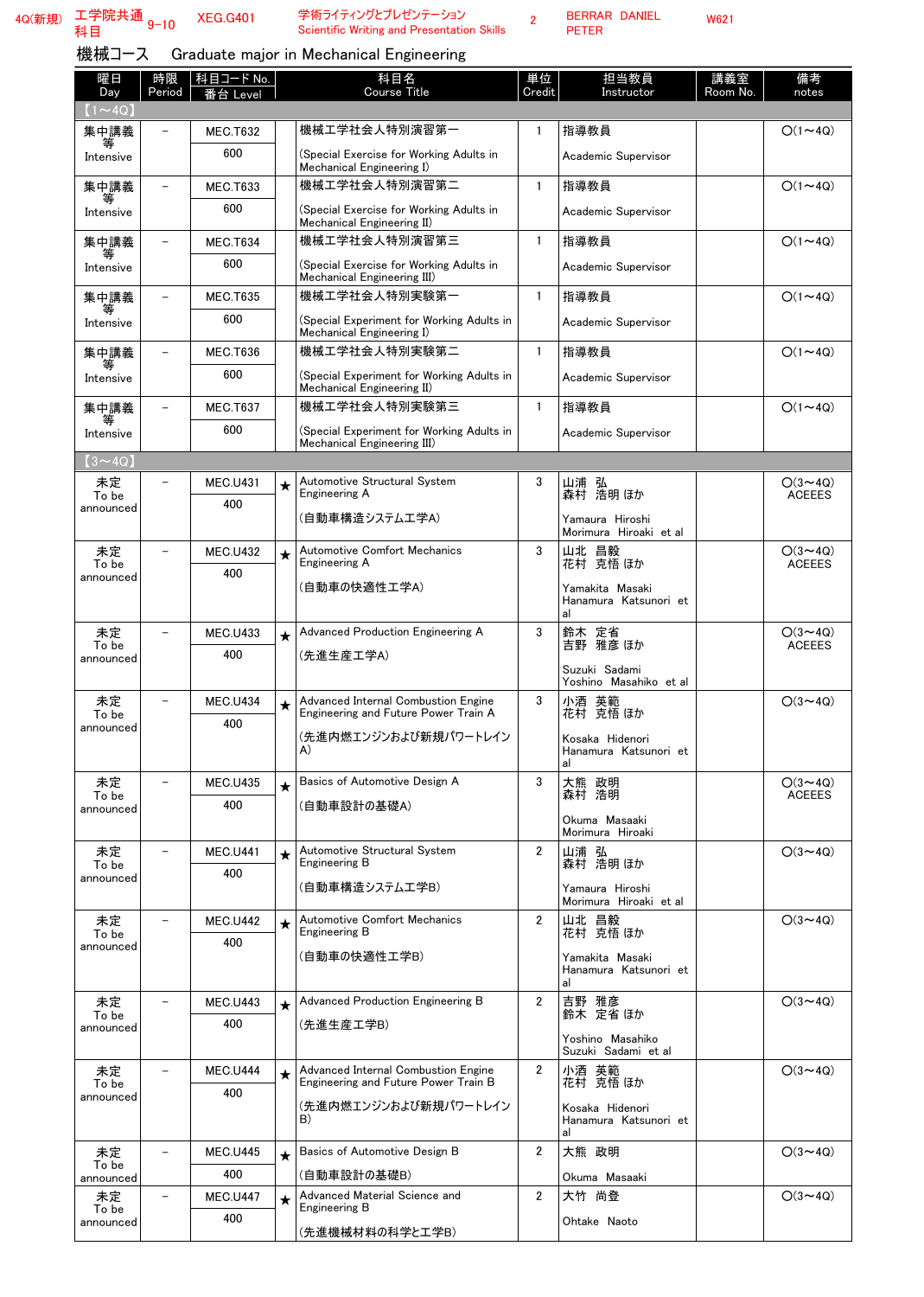## 機械コース Graduate major in Mechanical Engineering

| 曜日                | 時限                       | 科目コード No.       |         | 科目名                                                                                     | 単位             | 担当教員                                     | 講義室                                            | 備考             |
|-------------------|--------------------------|-----------------|---------|-----------------------------------------------------------------------------------------|----------------|------------------------------------------|------------------------------------------------|----------------|
| Day               | Period                   | Level           |         | <b>Course Title</b>                                                                     | Credit         | Instructor                               | Room No.                                       | notes          |
| $(3 - 4Q)$<br>未定  |                          | <b>MEC.J532</b> |         | マイクロ・ナノ機械加工特論                                                                           | $\mathbf{1}$   | 進士 忠彦                                    |                                                | $O(3 \sim 4Q)$ |
| To be             |                          | 500             |         | (Advanced Course of Micro and Nano                                                      |                | ※ 高木 秀樹 ほか                               |                                                |                |
| announced         |                          |                 |         | Machining)                                                                              |                | Shinshi Tadahiko                         |                                                |                |
|                   |                          |                 |         | 宇宙システム利用                                                                                |                | X Takagi Hideki et al                    |                                                |                |
| 金<br>Fri          | $3 - 4$                  | <b>MEC.M532</b> |         |                                                                                         | $\overline{2}$ | 野田 篤司<br>中西 洋喜                           | S622                                           | $O(3 \sim 4Q)$ |
|                   |                          | 500             |         | (Space Systems and Missions)                                                            |                | Noda Atsushi                             | $3Q \rightarrow 1311$<br>$4Q \rightarrow 1124$ |                |
|                   |                          |                 |         |                                                                                         |                | Nakanishi Hiroki                         |                                                |                |
| 集中講義<br>等         | $\overline{\phantom{0}}$ | <b>MEC.M534</b> |         | 宇宙開発応用B                                                                                 | $\mathbf{1}$   | 松永 三郎<br>※本田 雅久 ほか                       |                                                | $O(3 \sim 4Q)$ |
| Intensive         |                          | 500             |         | (Special Topics of Advanced Space<br>Engineering B)                                     |                | Matunaga Saburo                          |                                                |                |
|                   |                          |                 |         |                                                                                         |                | X Honda Masahisa et                      |                                                |                |
| 集中講義              | $\overline{\phantom{0}}$ | <b>MEC.T641</b> |         | 機械工学社会人特別実験·演習第一F                                                                       | $\mathbf{1}$   | al<br>指導教員                               |                                                | $O(3 \sim 4Q)$ |
| 等                 |                          | 600             |         |                                                                                         |                |                                          |                                                |                |
| Intensive         |                          |                 |         | (Special Experiment and Exercise for<br>Working Adults in Mechanical Engineering<br>IF) |                | Academic Supervisor                      |                                                |                |
| 集中講義              |                          | <b>MEC.T642</b> |         | 機械工学社会人特別実験·演習第二F                                                                       | $\mathbf{1}$   | 指導教員                                     |                                                | $O(3 \sim 4Q)$ |
| Intensive         |                          | 600             |         | (Special Experiment and Exercise for                                                    |                | Academic Supervisor                      |                                                |                |
|                   |                          |                 |         | Working Adults in Mechanical Engineering<br>II $F$                                      |                |                                          |                                                |                |
| 集中講義              |                          | <b>MEC.T643</b> |         | 機械工学社会人特別実験·演習第三F                                                                       | $\mathbf{1}$   | 指導教員                                     |                                                | $O(3 \sim 4Q)$ |
| 等<br>Intensive    |                          | 600             |         | (Special Experiment and Exercise for                                                    |                | Academic Supervisor                      |                                                |                |
|                   |                          |                 |         | Working Adults in Mechanical Engineering<br>III F)                                      |                |                                          |                                                |                |
| インターン             | $\equiv$                 | MEC.Q612-02     | $\star$ | Off-campus Project SEP                                                                  | 4              | 指導教員                                     |                                                | $O(3 \sim 4Q)$ |
| シップ<br>Internship |                          | 600             |         | (オフキャンパスプロジェクトSEP)                                                                      |                | Academic Supervisor                      |                                                |                |
| 講究等               | $\equiv$                 | <b>MEC.Z492</b> |         | 機械工学講究F1                                                                                | $\overline{2}$ | 指導教員                                     |                                                | $O(3 \sim 4Q)$ |
| Seminar           |                          | 400             |         | (Seminar in Mechanical Engineering F1)                                                  |                | Academic Supervisor                      |                                                |                |
| 講究等               |                          | <b>MEC.Z592</b> |         | 機械工学講究F2                                                                                | $\overline{2}$ | 指導教員                                     |                                                | $O(3 \sim 4Q)$ |
| Seminar           |                          | 500             |         | (Seminar in Mechanical Engineering F2)                                                  |                | Academic Supervisor                      |                                                |                |
| 講究等               |                          | <b>MEC.Z692</b> |         | 機械工学講究F3                                                                                | $\overline{2}$ | 指導教員                                     |                                                | $O(3 \sim 4Q)$ |
| Seminar           |                          | 600             |         | (Seminar in Mechanical Engineering F3)                                                  |                | Academic Supervisor                      |                                                |                |
| 講究等               |                          | <b>MEC.Z694</b> |         | 機械工学講究F4                                                                                | $\overline{2}$ | 指導教員                                     |                                                | $O(3 \sim 4Q)$ |
| Seminar           |                          | 600             |         | (Seminar in Mechanical Engineering F4)                                                  |                | Academic Supervisor                      |                                                |                |
| 講究等               | $\overline{\phantom{0}}$ | <b>MEC.Z696</b> |         | 機械工学講究F5                                                                                | 2              | 指導教員                                     |                                                | $O(3 \sim 4Q)$ |
| Seminar           |                          | 600             |         | (Seminar in Mechanical Engineering F5)                                                  |                | Academic Supervisor                      |                                                |                |
| (3Q)              |                          |                 |         |                                                                                         |                |                                          |                                                |                |
| 月                 | $1 - 2$                  | <b>MEC.L431</b> | ★       | Human Brain Functions and Their<br>Measurements                                         | 1              | 葭田 貴子                                    | 1321                                           |                |
| Mon               |                          | 400             |         | (ヒト脳機能の基礎と計測)                                                                           |                | Yoshida Takako                           |                                                |                |
| 月                 | $3 - 4$                  | <b>MEC.H433</b> |         | メカトロニクス機器と制御                                                                            | $\mathbf{1}$   | 山浦 弘                                     | S622                                           |                |
| Mon               |                          | 400             |         | (Mechatronics Device and Control)                                                       |                | Yamaura Hiroshi                          |                                                |                |
| 月                 | $3 - 4$                  | <b>MEC.N633</b> | ★       | Special Lecture in Mechanical                                                           | 1              |                                          | 1321                                           |                |
| Mon               |                          | 600             |         | Engineering III                                                                         |                | 中村 春夫<br>奥野 喜裕ほか                         |                                                |                |
|                   |                          |                 |         | (機械工学特別講義第三)                                                                            |                | Nakamura Haruo                           |                                                |                |
| 月                 | $7 - 8$                  | <b>MEC.C433</b> |         | 固体動力学特論                                                                                 | $\mathbf{1}$   | Okuno Yoshihiro et al<br>井上 裕嗣           | S421                                           |                |
| Mon               |                          | 400             |         | (Solid Dynamics)                                                                        |                | Inoue Hirotsugu                          |                                                |                |
| 火                 | $1 - 2$                  | <b>MEC.J431</b> |         | 超精密計測                                                                                   | $\mathbf{1}$   | 笹島 和幸                                    | W833, G111                                     | 遠隔講義           |
| Tue               |                          | 400             |         | (Ultra-precision Measurement)                                                           |                | 初澤 毅ほか                                   |                                                | <b>ACEEES</b>  |
|                   |                          |                 |         |                                                                                         |                | Sasajima Kazuyuki                        |                                                |                |
|                   |                          |                 |         |                                                                                         |                | Hatsuzawa Takeshi et<br>al               |                                                |                |
| 火                 | $5 - 6$                  | <b>ENR.K450</b> | $\star$ | Advanced course of combustion physics                                                   | $\mathbf{1}$   | 小酒 英範<br>店橋 護ほか                          | <b>I321</b>                                    | <b>ACEEES</b>  |
| Tue               |                          | 400             |         | (燃焼物理学)                                                                                 |                |                                          |                                                |                |
|                   |                          |                 |         |                                                                                         |                | Kosaka Hidenori<br>Tanahashi Mamoru etal |                                                |                |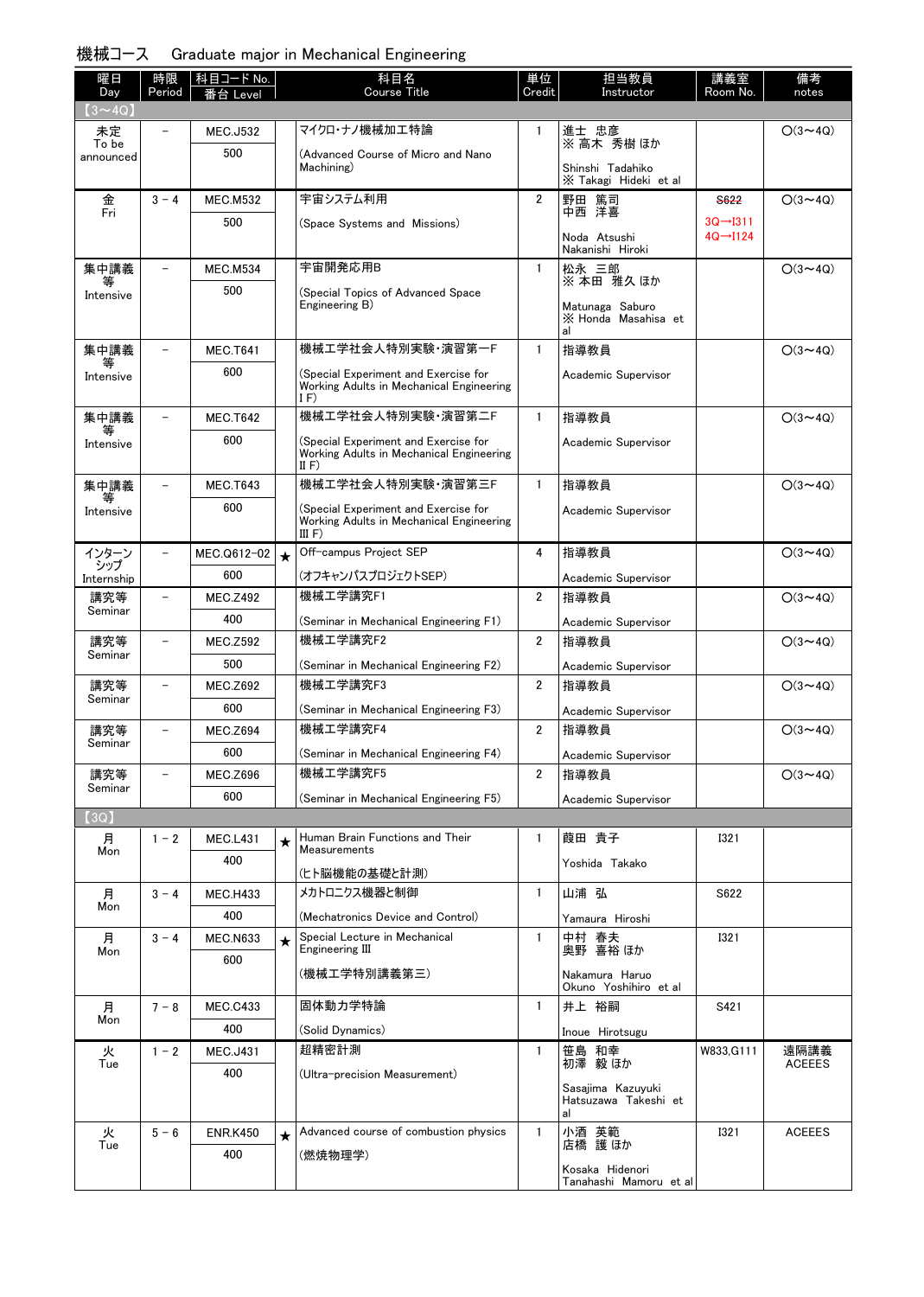| 曜日<br>Day           | 時限<br>Period             | 科目コード No.<br>番台 Level |         | 科目名<br>Course Title                              | 単位<br>Credit   | 担当教員<br>Instructor                      | 講義室<br>Room No. | 備考<br>notes   |
|---------------------|--------------------------|-----------------------|---------|--------------------------------------------------|----------------|-----------------------------------------|-----------------|---------------|
| (3Q)                |                          |                       |         |                                                  |                |                                         |                 |               |
| 火<br>Tue            | $7 - 8$                  | <b>ENR.K440</b>       | $\star$ | Advanced course of radiation transfer            | 1              | 花村 克悟<br>佐藤 勲                           | <b>I321</b>     | <b>ACEEES</b> |
|                     |                          | 400                   |         | (ふく射輸送学)                                         |                | Hanamura Katsunori                      |                 |               |
|                     |                          |                       |         |                                                  |                | Satoh Isao                              |                 |               |
| 水<br>Wed            | $1 - 2$                  | <b>MEC.D433</b>       | $\star$ | Self-excited vibration                           | $\mathbf{1}$   | 中野 寛                                    | I124            |               |
|                     |                          | 400                   |         | (自励振動)                                           |                | Nakano Yutaka                           |                 |               |
| 木<br>Thu            | $1 - 2$                  | <b>MEC.G432</b>       |         | 塑性加工学                                            | 1              | 吉野 雅彦<br>大竹 尚登                          | <b>I121</b>     |               |
|                     |                          | 400                   |         | (Metalforming)                                   |                |                                         |                 |               |
|                     |                          |                       |         |                                                  |                | Yoshino Masahiko<br>Ohtake Naoto        |                 |               |
| 木                   | $1 - 2$                  | <b>MEC.M433</b>       | $\star$ | Space Systems Analysis A                         | $\mathbf{1}$   | 古谷 寛                                    | G324            |               |
| Thu                 |                          | 400                   |         | (宇宙システムアナリシスA)                                   |                | Furuya Hiroshi                          |                 |               |
| 木                   | $3 - 4$                  | <b>MEC.E432</b>       | $\star$ | Properties of Solid Materials                    | $\mathbf{1}$   | 村上 陽一                                   | S223, G111      | 遠隔講義          |
| Thu                 |                          | 400                   |         | (固体材料物性)                                         |                | 伏信 一慶                                   |                 | <b>ACEEES</b> |
|                     |                          |                       |         |                                                  |                | Murakami Yoichi<br>Fushinobu Kazuyoshi  |                 |               |
| 木                   | $3 - 4$                  | <b>MEC.G531</b>       |         | 高精度加工学                                           | $\mathbf{1}$   | 平田 敦                                    | <b>I311</b>     |               |
| Thu                 |                          | 500                   |         | (Precision Manufacturing Processes)              |                | 吉岡 勇人 ほか                                |                 |               |
|                     |                          |                       |         |                                                  |                | Hirata Atsushi<br>Yoshioka Hayato et al |                 |               |
| 金                   | $1 - 2$                  | <b>MEC.H434</b>       | ★       | Advanced Course of Actuator                      | 1              | 鈴森 康一                                   | S222.G111       | 遠隔講義          |
| Fri                 |                          | 400                   |         | Engineering                                      |                | 吉田 和弘                                   |                 | <b>ACEEES</b> |
|                     |                          |                       |         | (先端アクチュエータ)                                      |                | Suzumori Koichi<br>Yoshida Kazuhiro     |                 |               |
| 集中講義                |                          | MEC.T631-03           |         | 機械工学指導実践                                         | $\overline{2}$ | 各教員                                     |                 |               |
| Intensive           |                          | 600                   |         | (Teaching Practice in Mechanical                 |                | Academic Supervisor                     |                 |               |
|                     |                          |                       |         | Engineering)<br>オフキャンパスプロジェクトM1c                 | $\mathbf{1}$   |                                         |                 |               |
| インターン<br>シップ        |                          | MEC.R431-03<br>400    |         |                                                  |                | 指導教員                                    |                 |               |
| Internship<br>インターン | $\qquad \qquad -$        |                       |         | (Off-campus Project M1c)<br>オフキャンパスプロジェクトM2c     | $\overline{2}$ | Academic Supervisor                     |                 |               |
| シップ                 |                          | MEC.R432-03           |         |                                                  |                | 指導教員                                    |                 |               |
| Internship          | $\qquad \qquad -$        | 400                   |         | (Off-campus Project M2c)<br>オフキャンパスプロジェクトM3c     | 3              | Academic Supervisor<br>指導教員             |                 |               |
| インターン<br>シップ        |                          | MEC.R433-03           |         |                                                  |                |                                         |                 |               |
| Internship<br>インターン |                          | 400                   |         | (Off-campus Project M3c)<br>オフキャンパスプロジェクトM4c     |                | Academic Supervisor                     |                 |               |
| シップ                 | $\qquad \qquad -$        | MEC.R434-03           |         |                                                  | 4              | 指導教員                                    |                 |               |
| Internship          |                          | 400                   |         | (Off-campus Project M4c)<br>海外研究プロジェクトM1c        |                | Academic Supervisor                     |                 |               |
| インターン<br>シップ        | $\overline{\phantom{0}}$ | MEC.S531-03           |         |                                                  | $\mathbf{1}$   | 指導教員                                    |                 |               |
| Internship          |                          | 500                   |         | (Overseas Research Project M1c)<br>海外研究プロジェクトM2c |                | Academic Supervisor                     |                 |               |
| インターン<br>シップ        |                          | MEC.S532-03           |         |                                                  | 2              | 指導教員                                    |                 |               |
| Internship          |                          | 500                   |         | (Overseas Research Project M2c)                  |                | Academic Supervisor                     |                 |               |
| インターン<br>シップ        |                          | MEC.S533-03           |         | 海外研究プロジェクトM3c                                    | 3              | 指導教員                                    |                 |               |
| Internship          |                          | 500                   |         | (Overseas Research Project M3c)                  |                | Academic Supervisor                     |                 |               |
| インターン<br>シップ        | $\overline{\phantom{a}}$ | MEC.S534-03           |         | 海外研究プロジェクトM4c                                    | 4              | 指導教員                                    |                 |               |
| Internship          |                          | 500                   |         | (Overseas Research Project M4c)                  |                | Academic Supervisor                     |                 |               |
| インターン<br>シップ        | $\qquad \qquad -$        | MEC.Q611-03           | $\star$ | Planning of Off-campus Project SEP               | 2              | 指導教員                                    |                 |               |
| Internship          |                          | 600                   |         | (オフキャンパスプロジェクト計画SEP)                             |                | Academic Supervisor                     |                 |               |
| インターン<br>シップ        | $\overline{\phantom{0}}$ | MEC.R631-03           |         | オフキャンパスプロジェクトD1c                                 | 1              | 指導教員                                    |                 |               |
| Internship          |                          | 600                   |         | (Off-campus Project D1c)                         |                | Academic Supervisor                     |                 |               |
| インターン<br>シップ        | $\qquad \qquad -$        | MEC.R632-03           |         | オフキャンパスプロジェクトD2c                                 | 2              | 指導教員                                    |                 |               |
| Internship          |                          | 600                   |         | (Off-campus Project D2c)                         |                | Academic Supervisor                     |                 |               |
| インターン<br>シップ        | $\qquad \qquad -$        | MEC.R633-03           |         | オフキャンパスプロジェクトD3c                                 | 3              | 指導教員                                    |                 |               |
| Internship          |                          | 600                   |         | (Off-campus Project D3c)                         |                | Academic Supervisor                     |                 |               |
| インターン<br>シップ        | $\overline{\phantom{a}}$ | MEC.R634-03           |         | オフキャンパスプロジェクトD4c                                 | 4              | 指導教員                                    |                 |               |
| Internship          |                          | 600                   |         | (Off-campus Project D4c)                         |                | Academic Supervisor                     |                 |               |
| インターン<br>シップ        | $\qquad \qquad -$        | MEC.R635-03           |         | オフキャンパスプロジェクトD5c                                 | 5              | 指導教員                                    |                 |               |
| Internship          |                          | 600                   |         | (Off-campus Project D5c)                         |                | Academic Supervisor                     |                 |               |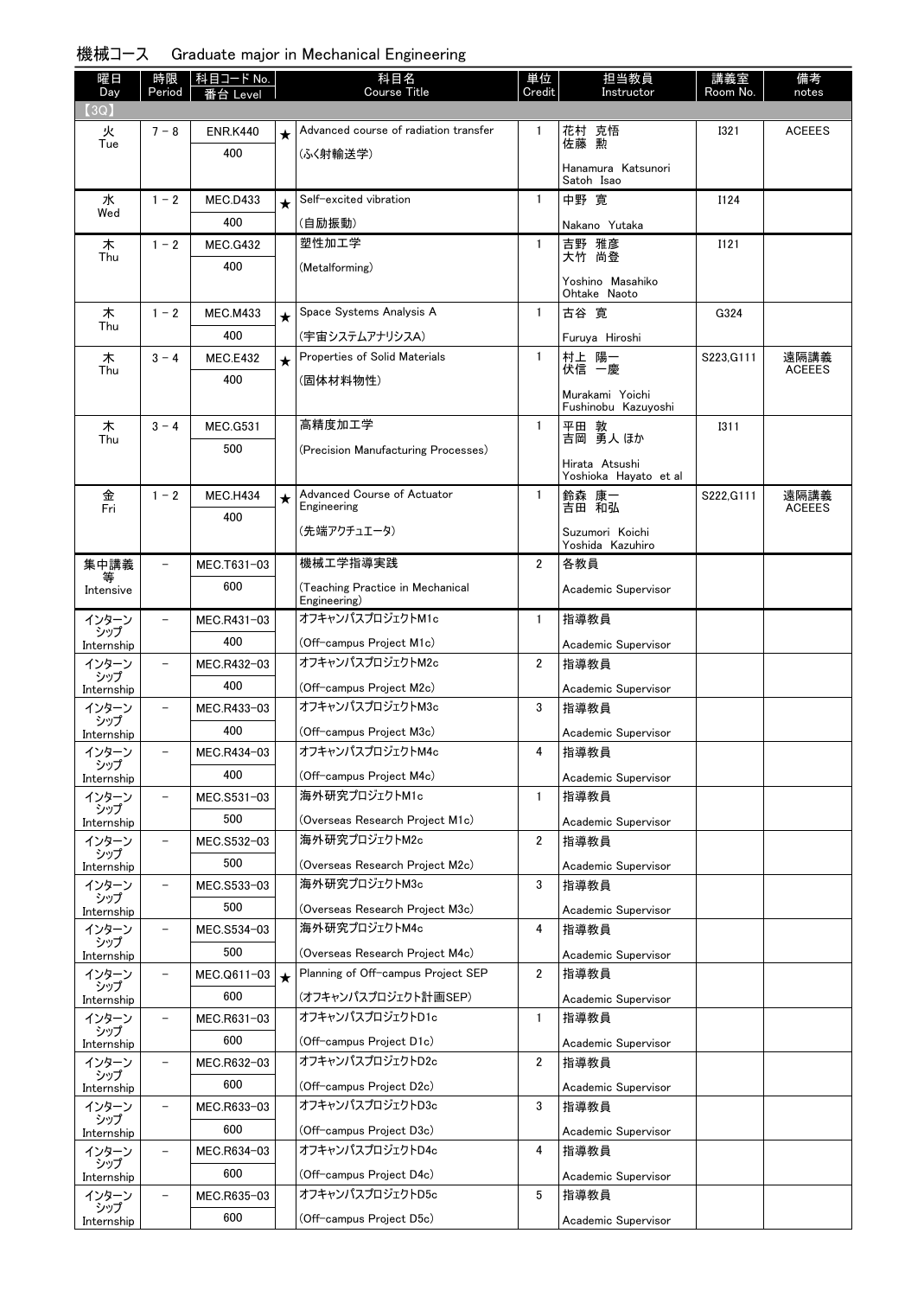|  | 機械コース Graduate major in Mechanical Engineering |  |
|--|------------------------------------------------|--|
|--|------------------------------------------------|--|

| 曜日                | 時限                       | 科目コード No.       |            | 科目名                                                    | 単位             | 担当教員                                  | 講義室         | 備考            |
|-------------------|--------------------------|-----------------|------------|--------------------------------------------------------|----------------|---------------------------------------|-------------|---------------|
| Day<br>(3Q)       | Period                   | 番台 Level        |            | <b>Course Title</b>                                    | Credit         | Instructor                            | Room No.    | notes         |
| インターン             |                          | MEC.R636-03     |            | オフキャンパスプロジェクトD6c                                       | 6              | 指導教員                                  |             |               |
| シップ<br>Internship |                          | 600             |            | (Off-campus Project D6c)                               |                | Academic Supervisor                   |             |               |
| インターン             |                          | MEC.S631-03     |            | 海外研究プロジェクトD1c                                          | 1              | 指導教員                                  |             |               |
| シップ<br>Internship |                          | 600             |            | (Overseas Research Project D1c)                        |                | Academic Supervisor                   |             |               |
| インターン             | $\overline{\phantom{a}}$ | MEC.S632-03     |            | 海外研究プロジェクトD2c                                          | $\overline{2}$ | 指導教員                                  |             |               |
| シップ<br>Internship |                          | 600             |            | (Overseas Research Project D2c)                        |                | Academic Supervisor                   |             |               |
| インターン             | $\overline{\phantom{a}}$ | MEC.S633-03     |            | 海外研究プロジェクトD3c                                          | 3              | 指導教員                                  |             |               |
| シップ<br>Internship |                          | 600             |            | (Overseas Research Project D3c)                        |                | Academic Supervisor                   |             |               |
| インターン             | -                        | MEC.S634-03     |            | 海外研究プロジェクトD4c                                          | 4              | 指導教員                                  |             |               |
| シップ<br>Internship |                          | 600             |            | (Overseas Research Project D4c)                        |                | Academic Supervisor                   |             |               |
| インターン             |                          | MEC.S635-03     |            | 海外研究プロジェクトD5c                                          | 5              | 指導教員                                  |             |               |
| シップ<br>Internship |                          | 600             |            | (Overseas Research Project D5c)                        |                | Academic Supervisor                   |             |               |
| インターン             |                          | MEC.S636-03     |            | 海外研究プロジェクトD6c                                          | 6              | 指導教員                                  |             |               |
| シップ<br>Internship |                          | 600             |            | (Overseas Research Project D6c)                        |                | Academic Supervisor                   |             |               |
| (4Q)              |                          |                 |            |                                                        |                |                                       |             |               |
| 月                 | $1 - 2$                  | <b>MEC.G433</b> |            | 接合工学                                                   | 1              | 佐藤 千明                                 | S622        |               |
| Mon               |                          | 400             |            | (Joining)                                              |                | 山崎 敬久                                 |             |               |
|                   |                          |                 |            |                                                        |                | Sato Chiaki<br>Yamazaki Takahisa      |             |               |
| 月                 | $1 - 2$                  | <b>MEC.J432</b> |            | 超精密機構とその制御                                             | 1              | 進士 忠彦                                 | G111, W631  | 遠隔講義          |
| Mon               |                          | 400             |            | (Mechanism and Control for Ultra-                      |                | Shinshi Tadahiko                      |             | <b>ACEEES</b> |
|                   |                          |                 |            | precision Motion)                                      |                |                                       |             |               |
| 月<br>Mon          | $3 - 4$                  | <b>MEC.N634</b> | $\bigstar$ | Special Lecture in Mechanical<br>Engineering IV        | 1              | 伊能 教夫<br>吉田 和弘 ほか                     | <b>I321</b> |               |
|                   |                          | 600             |            | (機械工学特別講義第四)                                           |                | Inou Norio                            |             |               |
|                   |                          |                 |            |                                                        |                | Yoshida Kazuhiro et al                |             |               |
| 火<br>Tue          | $3 - 4$                  | MEC.C434        |            | 製造物の安全性とユーザの安心の科学                                      | $\mathbf{1}$   | 中村 春夫                                 | S621        |               |
|                   |                          | 400             |            | (Sciences of Structural Safety and User's<br>Security) |                | Nakamura Haruo                        |             |               |
| 木                 | $1 - 2$                  | <b>MEC.J533</b> |            | 先端トライボシステム                                             | 1              | 京極 啓史<br>平田 敦ほか                       | S222, G111  | 遠隔講義          |
| Thu               |                          | 500             |            | (Advanced Tribosystem)                                 |                |                                       |             |               |
|                   |                          |                 |            |                                                        |                | Kyogoku Keiji<br>Hirata Atsushi et al |             |               |
| 木                 | $1 - 2$                  | <b>MEC.M531</b> | $\star$    | Space Systems Analysis B                               | $\mathbf{1}$   | 古谷 寛                                  | S622        |               |
| Thu               |                          | 500             |            | (宇宙システムアナリシスB)                                         |                | Furuya Hiroshi                        |             |               |
| 木                 | $3 - 4$                  | MEC.E433        | $\star$    | Advanced Thermal-Fluids Measurement                    | $\mathbf{1}$   | 木倉 宏成                                 | S622        | <b>ACEEES</b> |
| Thu               |                          | 400             |            | (熱流体先端計測)                                              |                | 齊藤 卓志                                 |             |               |
|                   |                          |                 |            |                                                        |                | Kikura Hiroshige<br>Saito Takushi     |             |               |
| 木                 | $5 - 6$                  | <b>ENR.K530</b> |            | マルチスケール熱流動科学                                           | 1              | 長崎 孝夫                                 | <b>I321</b> | <b>ACEEES</b> |
| Thu               |                          | 500             |            | (Advanced course of multiscale thermal-                |                | 大河 誠司                                 |             |               |
|                   |                          |                 |            | fluid sciences)                                        |                | Nagasaki Takao                        |             |               |
| 金                 | $1 - 2$                  | <b>MEC.M434</b> |            | 宇宙ロボティクス                                               | 1              | Okawa Seiji<br>松永 三郎                  | I121        |               |
| Fri               |                          | 400             |            | (Space Robotics)                                       |                | 中西 洋喜                                 |             |               |
|                   |                          |                 |            |                                                        |                | Matunaga Saburo                       |             |               |
| 金                 | $3 - 4$                  | <b>MEC.I531</b> |            | 機械バイオミメティクス                                            | 1              | Nakanishi Hiroki<br>田中 博人             | <b>I321</b> |               |
| Fri               |                          | 500             |            | (Mechanical biomimetics)                               |                |                                       |             |               |
| 集中講義              |                          | MEC.T631-04     |            | 機械工学指導実践                                               | $\overline{2}$ | Tanaka Hiroto<br>各教員                  |             |               |
|                   |                          | 600             |            | (Teaching Practice in Mechanical                       |                |                                       |             |               |
| Intensive         |                          |                 |            | Engineering)                                           |                | Academic Supervisor                   |             |               |
| インターン<br>シップ      |                          | MEC.R431-04     |            | オフキャンパスプロジェクトM1c                                       | $\mathbf{1}$   | 指導教員                                  |             |               |
| Internship        |                          | 400             |            | (Off-campus Project M1c)                               |                | Academic Supervisor                   |             |               |
| インターン<br>シップ      | -                        | MEC.R432-04     |            | オフキャンパスプロジェクトM2c                                       | $\overline{2}$ | 指導教員                                  |             |               |
| Internship        |                          | 400             |            | (Off-campus Project M2c)                               |                | Academic Supervisor                   |             |               |
| インターン<br>シップ      | $\overline{\phantom{0}}$ | MEC.R433-04     |            | オフキャンパスプロジェクトM3c                                       | 3              | 指導教員                                  |             |               |
| Internship        |                          | 400             |            | (Off-campus Project M3c)                               |                | Academic Supervisor                   |             |               |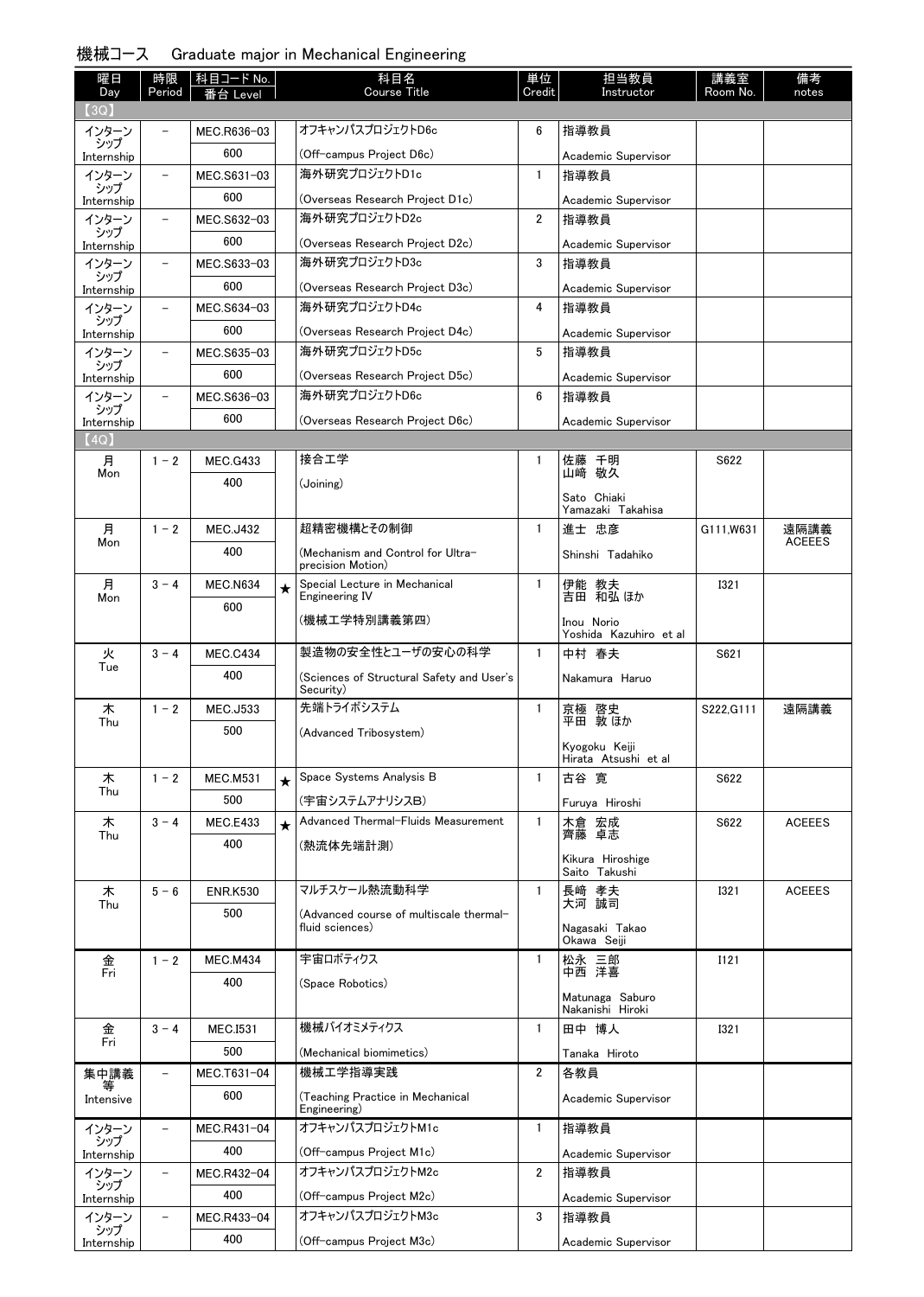|  | 機械コース | . Graduate major in Mechanical Engineering |  |  |  |  |  |
|--|-------|--------------------------------------------|--|--|--|--|--|
|--|-------|--------------------------------------------|--|--|--|--|--|

| 曜日                  |                          | 時限 科目コード No. | 科目名                                           | 単位             | 担当教員                        | 講義室      | 備考    |
|---------------------|--------------------------|--------------|-----------------------------------------------|----------------|-----------------------------|----------|-------|
| Day<br>(4Q)         | Period                   | 番台 Level     | Course Title                                  | Credit         | Instructor                  | Room No. | notes |
| インターン               |                          | MEC.R434-04  | オフキャンパスプロジェクトM4c                              | 4              | 指導教員                        |          |       |
| シップ                 |                          | 400          |                                               |                |                             |          |       |
| Internship          |                          |              | (Off-campus Project M4c)<br>海外研究プロジェクトM1c     |                | Academic Supervisor         |          |       |
| インターン<br>シップ        | $\overline{\phantom{0}}$ | MEC.S531-04  |                                               | 1              | 指導教員                        |          |       |
| Internship          |                          | 500          | (Overseas Research Project M1c)               |                | Academic Supervisor         |          |       |
| インターン<br>シップ        | $\overline{\phantom{0}}$ | MEC.S532-04  | 海外研究プロジェクトM2c                                 | $\overline{2}$ | 指導教員                        |          |       |
| Internship          |                          | 500          | (Overseas Research Project M2c)               |                | Academic Supervisor         |          |       |
| インターン<br>シップ        | $\overline{\phantom{0}}$ | MEC.S533-04  | 海外研究プロジェクトM3c                                 | 3              | 指導教員                        |          |       |
| Internship          |                          | 500          | (Overseas Research Project M3c)               |                | Academic Supervisor         |          |       |
| インターン               | $\overline{\phantom{a}}$ | MEC.S534-04  | 海外研究プロジェクトM4c                                 | 4              | 指導教員                        |          |       |
| シップ<br>Internship   |                          | 500          | (Overseas Research Project M4c)               |                | Academic Supervisor         |          |       |
| インターン               | -                        | MEC.Q611-04  | Planning of Off-campus Project SEP<br>$\star$ | 2              | 指導教員                        |          |       |
| シップ<br>Internship   |                          | 600          | (オフキャンパスプロジェクト計画SEP)                          |                | Academic Supervisor         |          |       |
| インターン               | $\overline{\phantom{0}}$ | MEC.R631-04  | オフキャンパスプロジェクトD1c                              | $\mathbf{1}$   | 指導教員                        |          |       |
| シップ<br>Internship   |                          | 600          | (Off-campus Project D1c)                      |                | Academic Supervisor         |          |       |
| インターン               | -                        | MEC.R632-04  | オフキャンパスプロジェクトD2c                              | $\overline{2}$ | 指導教員                        |          |       |
| シップ<br>Internship   |                          | 600          | (Off-campus Project D2c)                      |                | Academic Supervisor         |          |       |
| インターン               | $\overline{\phantom{0}}$ | MEC.R633-04  | オフキャンパスプロジェクトD3c                              | 3              | 指導教員                        |          |       |
| シップ                 |                          | 600          | (Off-campus Project D3c)                      |                | Academic Supervisor         |          |       |
| Internship<br>インターン | $\overline{\phantom{0}}$ | MEC.R634-04  | オフキャンパスプロジェクトD4c                              | 4              | 指導教員                        |          |       |
| シップ                 |                          | 600          | (Off-campus Project D4c)                      |                |                             |          |       |
| Internship<br>インターン | $\overline{\phantom{0}}$ | MEC.R635-04  | オフキャンパスプロジェクトD5c                              | 5              | Academic Supervisor<br>指導教員 |          |       |
| シップ                 |                          | 600          |                                               |                |                             |          |       |
| Internship          |                          |              | (Off-campus Project D5c)                      |                | Academic Supervisor         |          |       |
| インターン<br>シップ        | $\qquad \qquad -$        | MEC.R636-04  | オフキャンパスプロジェクトD6c                              | 6              | 指導教員                        |          |       |
| Internship          |                          | 600          | (Off-campus Project D6c)                      |                | Academic Supervisor         |          |       |
| インターン<br>シップ        |                          | MEC.S631-04  | 海外研究プロジェクトD1c                                 | $\mathbf{1}$   | 指導教員                        |          |       |
| Internship          |                          | 600          | (Overseas Research Project D1c)               |                | Academic Supervisor         |          |       |
| インターン<br>シップ        | $\overline{\phantom{a}}$ | MEC.S632-04  | 海外研究プロジェクトD2c                                 | $\mathbf{2}$   | 指導教員                        |          |       |
| Internship          |                          | 600          | (Overseas Research Project D2c)               |                | Academic Supervisor         |          |       |
| インターン               |                          | MEC.S633-04  | 海外研究プロジェクトD3c                                 | 3              | 指導教員                        |          |       |
| シップ<br>Internship   |                          | 600          | (Overseas Research Proiect D3c)               |                | Academic Supervisor         |          |       |
| インターン               | $\overline{\phantom{0}}$ | MEC.S634-04  | 海外研究プロジェクトD4c                                 | 4              | 指導教員                        |          |       |
| シップ<br>Internship   |                          | 600          | (Overseas Research Project D4c)               |                | Academic Supervisor         |          |       |
| インターン               |                          | MEC.S635-04  | 海外研究プロジェクトD5c                                 | 5              | 指導教員                        |          |       |
| シップ<br>Internship   |                          | 600          | (Overseas Research Project D5c)               |                | Academic Supervisor         |          |       |
| インターン               |                          |              |                                               |                |                             |          |       |
|                     |                          | MEC.S636-04  | 海外研究プロジェクトD6c                                 | 6              | 指導教員                        |          |       |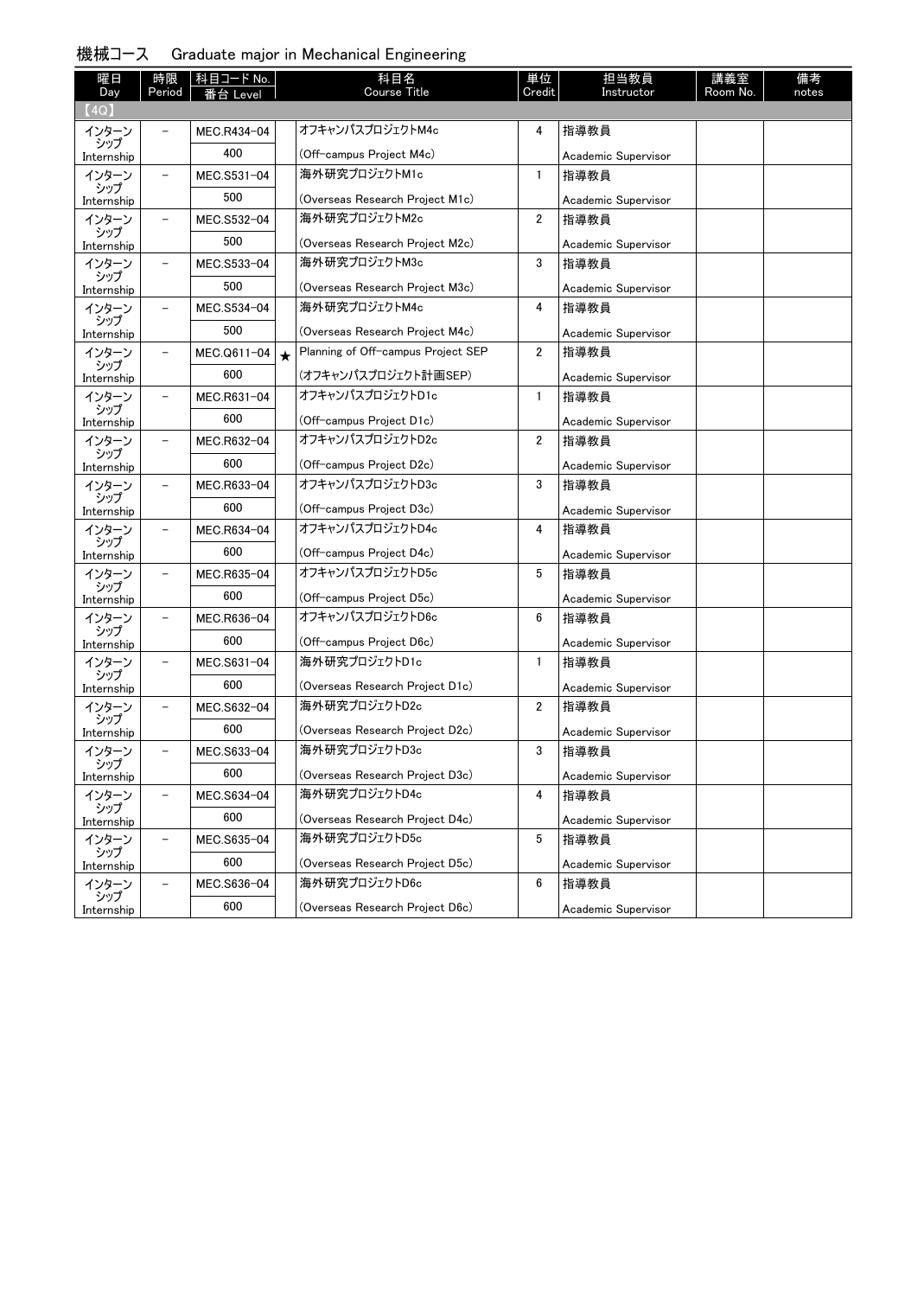| 曜日<br>Day          | 時限<br>Period             | │ 科目コード No.<br>番台 Level |         | 科目名<br><b>Course Title</b>                                                  | 単位<br>Credit   | 担当教員<br>Instructor                             | 講義室<br>Room No. | 備考<br>notes                     |
|--------------------|--------------------------|-------------------------|---------|-----------------------------------------------------------------------------|----------------|------------------------------------------------|-----------------|---------------------------------|
| $(3 \sim 4Q)$      |                          |                         |         |                                                                             |                |                                                |                 |                                 |
| 未定<br>To be        |                          | <b>MEC.U431</b>         | $\star$ | Automotive Structural System<br>Engineering A                               | 3              | 山浦 弘<br>森村 浩明ほか                                |                 | $O(3 \sim 4Q)$<br><b>ACEEES</b> |
| announced          |                          | 400                     |         | (自動車構造システムエ学A)                                                              |                | Yamaura Hiroshi                                |                 |                                 |
| 未定                 | $\overline{\phantom{m}}$ | <b>MEC.U432</b>         |         | Automotive Comfort Mechanics                                                | 3              | Morimura Hiroaki et al<br>山北 昌毅                |                 | $O(3 \sim 4Q)$                  |
| To be              |                          | 400                     | $\star$ | Engineering A                                                               |                | 花村 克悟 ほか                                       |                 | <b>ACEEES</b>                   |
| announced          |                          |                         |         | (自動車の快適性工学A)                                                                |                | Yamakita Masaki<br>Hanamura Katsunori et<br>al |                 |                                 |
| 未定                 | $\qquad \qquad -$        | <b>MEC.U433</b>         | $\star$ | Advanced Production Engineering A                                           | 3              | 鈴木 定省<br>吉野 雅彦ほか                               |                 | $O(3 \sim 4Q)$                  |
| To be<br>announced |                          | 400                     |         | (先進生産工学A)                                                                   |                |                                                |                 | <b>ACEEES</b>                   |
|                    |                          |                         |         |                                                                             |                | Suzuki Sadami<br>Yoshino Masahiko et al        |                 |                                 |
| 未定<br>To be        |                          | <b>MEC.U434</b>         | $\star$ | Advanced Internal Combustion Engine<br>Engineering and Future Power Train A | 3              | 小酒 英範<br>花村 克悟 ほか                              |                 | $O(3 \sim 4Q)$                  |
| announced          |                          | 400                     |         | (先進内燃エンジンおよび新規パワートレイン                                                       |                |                                                |                 |                                 |
|                    |                          |                         |         | A)                                                                          |                | Kosaka Hidenori<br>Hanamura Katsunori et<br>al |                 |                                 |
| 未定                 | $\overline{\phantom{0}}$ | <b>MEC.U435</b>         | $\star$ | Basics of Automotive Design A                                               | 3              | 大熊 政明<br>森村 浩明                                 |                 | $O(3 \sim 4Q)$<br><b>ACEEES</b> |
| To be<br>announced |                          | 400                     |         | (自動車設計の基礎A)                                                                 |                |                                                |                 |                                 |
|                    |                          |                         |         |                                                                             |                | Okuma Masaaki<br>Morimura Hiroaki              |                 |                                 |
| 未定<br>To be        |                          | <b>MEC.U441</b>         | $\star$ | Automotive Structural System<br>Engineering B                               | $\overline{2}$ | 山浦 弘<br>森村 浩明ほか                                |                 | $O(3 \sim 4Q)$                  |
| announced          |                          | 400                     |         | (自動車構造システムエ学B)                                                              |                | Yamaura Hiroshi                                |                 |                                 |
|                    |                          |                         |         |                                                                             |                | Morimura Hiroaki et al                         |                 |                                 |
| 未定<br>To be        |                          | <b>MEC.U442</b>         | $\star$ | <b>Automotive Comfort Mechanics</b><br>Engineering B                        | $\overline{2}$ | 山北 昌毅<br>花村 克悟ほか                               |                 | $O(3 \sim 4Q)$                  |
| announced          |                          | 400                     |         | (自動車の快適性工学B)                                                                |                | Yamakita Masaki                                |                 |                                 |
|                    |                          |                         |         |                                                                             |                | Hanamura Katsunori et<br>al                    |                 |                                 |
| 未定<br>To be        |                          | <b>MEC.U443</b>         | $\star$ | Advanced Production Engineering B                                           | $\overline{2}$ | 吉野 雅彦<br>鈴木 定省 ほか                              |                 | $O(3 \sim 4Q)$                  |
| announced          |                          | 400                     |         | (先進生産工学B)                                                                   |                | Yoshino Masahiko                               |                 |                                 |
|                    |                          |                         |         |                                                                             |                | Suzuki Sadami et al                            |                 |                                 |
| 未定<br>To be        |                          | <b>MEC.U444</b>         | $\star$ | Advanced Internal Combustion Engine<br>Engineering and Future Power Train B | $\overline{2}$ | 小酒 英範<br>花村 克悟 ほか                              |                 | $O(3 \sim 4Q)$                  |
| announced          |                          | 400                     |         | (先進内燃エンジンおよび新規パワートレイン                                                       |                | Kosaka Hidenori                                |                 |                                 |
|                    |                          |                         |         | B)                                                                          |                | Hanamura Katsunori et<br>al                    |                 |                                 |
| 未定                 | $\overline{\phantom{a}}$ | <b>MEC.U445</b>         | $\star$ | Basics of Automotive Design B                                               | $\overline{2}$ | 大熊 政明                                          |                 | $O(3 \sim 4Q)$                  |
| To be<br>announced |                          | 400                     |         | (自動車設計の基礎B)                                                                 |                | Okuma Masaaki                                  |                 |                                 |
| 未定                 | $\qquad \qquad -$        | <b>MEC.U447</b>         | $\star$ | Advanced Material Science and<br>Engineering B                              | $\overline{2}$ | 大竹 尚登                                          |                 | $O(3 \sim 4Q)$                  |
| To be<br>announced |                          | 400                     |         |                                                                             |                | Ohtake Naoto                                   |                 |                                 |
| 月                  | $5 - 8$                  | <b>SCE.Z401</b>         |         | (先進機械材料の科学と工学B)<br>システム制御プロジェクト                                             | 3              | 天谷 賢治                                          | W351            | □                               |
| Mon                |                          | 400                     |         | (Systems and Control Engineering                                            |                | 井村 順一 ほか                                       |                 | $O(3 \sim 4Q)$                  |
|                    |                          |                         |         | Project)                                                                    |                | Amaya Kenji<br>Imura Jun-Ichi et al            |                 |                                 |
| インターン              | $\overline{\phantom{0}}$ | <b>SCE.Z402</b>         | $\star$ | International Dispatch Project A                                            | 3              | 指導教員                                           |                 | $O(3 \sim 4Q)$                  |
| シップ<br>Internship  |                          | 400                     |         | (国際派遣プロジェクトA)                                                               |                | Academic Supervisor                            |                 |                                 |
| 講究等                | $\overline{\phantom{0}}$ | <b>SCE.Z492</b>         |         | システム制御講究F1                                                                  | $\overline{2}$ | 指導教員                                           |                 | $O(3 \sim 4Q)$                  |
| Seminar            |                          | 400                     |         | (Seminar in Systems and Control<br>Engineering F1)                          |                | Academic Supervisor                            |                 |                                 |
| 講究等                | $\overline{\phantom{0}}$ | <b>SCE.Z592</b>         |         | システム制御講究F2                                                                  | $\overline{2}$ | 指導教員                                           |                 | $O(3 \sim 4Q)$                  |
| Seminar            |                          | 500                     |         | (Seminar in Systems and Control<br>Engineering F2)                          |                | Academic Supervisor                            |                 |                                 |
| 講究等                | $\qquad \qquad -$        | <b>SCE.Z692</b>         |         | システム制御講究F3                                                                  | $\overline{2}$ | 指導教員                                           |                 | $O(3 \sim 4Q)$                  |
| Seminar            |                          | 600                     |         | (Seminar in Systems and Control<br>Engineering F3)                          |                | Academic Supervisor                            |                 |                                 |
| 講究等                | $\qquad \qquad -$        | <b>SCE.Z694</b>         |         | システム制御講究F4                                                                  | 2              | 指導教員                                           |                 | $O(3 \sim 4Q)$                  |
| Seminar            |                          | 600                     |         | (Seminar in Systems and Control<br>Engineering F4)                          |                | Academic Supervisor                            |                 |                                 |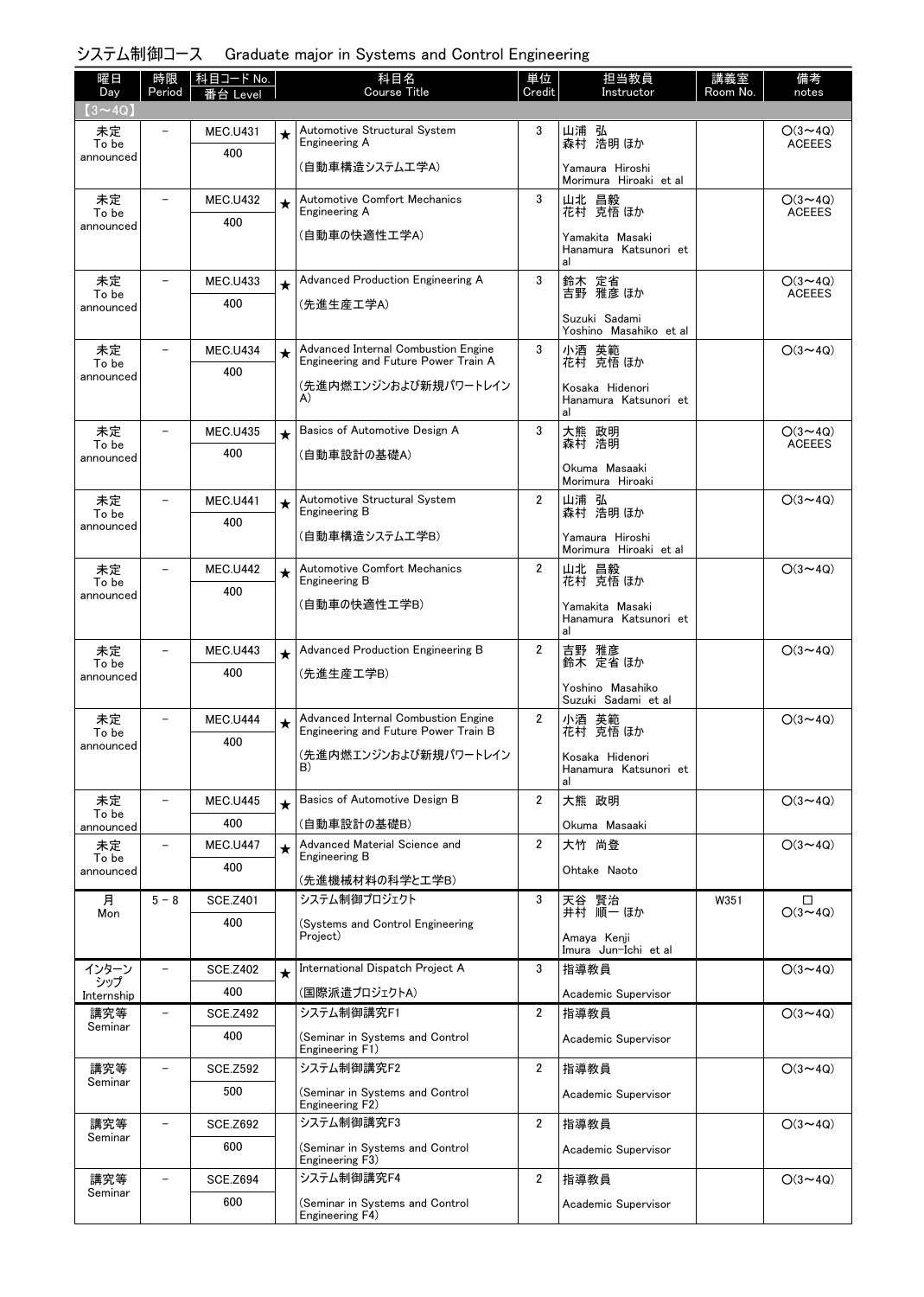| 曜日<br>Day         | 時限<br>Period             | │科目コード No.<br>番台 Level |         | 科目名<br><b>Course Title</b>                  | 単位<br>Credit   | 担当教員<br>Instructor           | 講義室<br>Room No. | 備考<br>notes    |
|-------------------|--------------------------|------------------------|---------|---------------------------------------------|----------------|------------------------------|-----------------|----------------|
| $(3 - 4Q)$        |                          |                        |         |                                             |                |                              |                 |                |
| 講究等               | $\overline{\phantom{0}}$ | <b>SCE.Z696</b>        |         | システム制御講究F5                                  | $\overline{2}$ | 指導教員                         |                 | $O(3 \sim 4Q)$ |
| Seminar           |                          | 600                    |         | (Seminar in Systems and Control             |                | Academic Supervisor          |                 |                |
|                   |                          |                        |         | Engineering F5)                             |                |                              |                 |                |
| (3Q)<br>月         | $3 - 4$                  | <b>SCE.C401</b>        |         | System Identification and Estimation        | $\mathbf{1}$   | 山北 昌毅                        | S514            |                |
| Mon               |                          | 400                    | $\star$ | (システムの同定と推定)                                |                |                              |                 |                |
| 火                 | $3 - 4$                  | <b>SCE.C531</b>        |         | Nonlinear and Adaptive Control              | $\mathbf{1}$   | Yamakita Masaki<br>早川 朋久     | W832            |                |
| Tue               |                          | 500                    | $\star$ | (非線形・適応制御)                                  |                |                              |                 |                |
| 火                 | $5 - 6$                  | <b>SCE.I432</b>        |         | Acoustic Measurement Engineering            | 1              | Hayakawa Tomohisa<br>蜂屋 弘之   | S514            |                |
| Tue               |                          | 400                    | $\star$ | (音響計測工学)                                    |                |                              |                 |                |
| 木                 | $3 - 4$                  | <b>SCE.M502</b>        |         | Modeling of Bio-Systems II                  | 1              | Hachiya Hiroyuki<br>中島 求     | W934            |                |
| Thu               |                          | 500                    | $\star$ | (生体システムモデリング Ⅱ)                             |                | 倉林 大輔 ほか                     |                 |                |
|                   |                          |                        |         |                                             |                | Nakashima Motomu             |                 |                |
|                   |                          |                        |         |                                             |                | Kurabayashi Daisuke et<br>al |                 |                |
| 木                 | $7 - 8$                  | <b>SCE.C501</b>        | $\star$ | Optimal Control                             | $\mathbf{1}$   | 畑中 健志                        | S515            |                |
| Thu               |                          | 500                    |         | (最適制御)                                      |                | Hatanaka Takeshi             |                 |                |
| 金                 | $5 - 6$                  | <b>SCE.S402</b>        | $\star$ | <b>Fluid Robotics</b>                       | $\mathbf{1}$   | 塚越 秀行                        | S514            |                |
| Fri               |                          | 400                    |         | (流体ロボティクス)                                  |                | Tsukagoshi Hideyuki          |                 |                |
| インターン             | $\qquad \qquad -$        | SCE.Z510-03            |         | 修士インターンシップ (システム制御)A1【3】                    | $\overline{2}$ | 指導教員                         |                 |                |
| シップ<br>Internship |                          | 500                    |         | (MC Internship (Systems & Control)          |                | Academic Supervisor          |                 |                |
| インターン             | $\qquad \qquad -$        | SCE.Z511-03            |         | A1[3]<br>修士インターンシップ (システム制御)A2【3】           | $\overline{2}$ | 指導教員                         |                 |                |
| シップ               |                          | 500                    |         | (MC Internship (Systems & Control)          |                | Academic Supervisor          |                 |                |
| Internship        |                          |                        |         | A2[3]                                       |                |                              |                 |                |
| インターン<br>シップ      | $\qquad \qquad -$        | SCE.Z512-03            |         | 修士インターンシップ (システム制御)B1【3】                    | $\mathbf{1}$   | 指導教員                         |                 |                |
| Internship        |                          | 500                    |         | (MC Internship (Systems & Control)<br>B1(3) |                | Academic Supervisor          |                 |                |
| インターン             | $\overline{\phantom{0}}$ | SCE.Z513-03            |         | 修士インターンシップ (システム制御)B2【3】                    | $\mathbf{1}$   | 指導教員                         |                 |                |
| シップ<br>Internship |                          | 500                    |         | (MC Internship (Systems & Control)          |                | Academic Supervisor          |                 |                |
|                   | $\overline{\phantom{0}}$ |                        |         | B2(3)<br>博士インターンシップ (システム制御)A1【3】           |                |                              |                 |                |
| インターン<br>シップ      |                          | SCE.Z610-03            |         |                                             | 2              | 指導教員                         |                 |                |
| Internship        |                          | 600                    |         | (DC Internship (Systems & Control)<br>A1[3] |                | Academic Supervisor          |                 |                |
| インターン             | $\overline{\phantom{0}}$ | SCE.Z611-03            |         | 博士インターンシップ (システム制御)A2【3】                    | $\overline{2}$ | 指導教員                         |                 |                |
| シップ<br>Internship |                          | 600                    |         | (DC Internship (Systems & Control)          |                | Academic Supervisor          |                 |                |
| インターン             | $\qquad \qquad -$        | SCE.Z612-03            |         | A2[3]<br>博士インターンシップ(システム制御)B1【3】            | $\mathbf{1}$   | 指導教員                         |                 |                |
| シップ               |                          | 600                    |         | (DC Internship (Systems & Control)          |                | Academic Supervisor          |                 |                |
| Internship        |                          |                        |         | B1(3)                                       |                |                              |                 |                |
| インターン<br>シップ      | $\overline{\phantom{m}}$ | SCE.Z613-03            |         | 博士インターンシップ(システム制御)B2【3】                     | $\mathbf{1}$   | 指導教員                         |                 |                |
| Internship        |                          | 600                    |         | (DC Internship (Systems & Control)<br>B2[3] |                | Academic Supervisor          |                 |                |
| インターン             | $\qquad \qquad -$        | SCE.Z614-03            |         | 特別派遣プロジェクト【3】                               | 4              | 指導教員                         |                 |                |
| シップ<br>Internship |                          | 600                    |         | (Special visiting project <sup>[3]</sup> )  |                | Academic Supervisor          |                 |                |
| 講究等               | $\qquad \qquad -$        | SCE.Z681-03            |         | 研究プロセスA1                                    | $\overline{2}$ | 指導教員                         |                 |                |
| Seminar           |                          | 600                    |         | (Research Process A1)                       |                | Academic Supervisor          |                 |                |
| 講究等               | $\overline{\phantom{0}}$ | SCE.Z682-03            |         | 研究プロセスA2                                    | $\overline{2}$ | 指導教員                         |                 |                |
| Seminar           |                          | 600                    |         | (Research Process A2)                       |                | Academic Supervisor          |                 |                |
| 講究等               | $\overline{\phantom{0}}$ | SCE.Z683-03            |         | 研究プロセスA3                                    | $\overline{2}$ | 指導教員                         |                 |                |
| Seminar           |                          | 600                    |         | (Research Process A3)                       |                | Academic Supervisor          |                 |                |
| 講究等               | $\qquad \qquad -$        | SCE.Z684-03            |         | 研究プロセスB1                                    | $\mathbf{1}$   | 指導教員                         |                 |                |
| Seminar           |                          | 600                    |         | (Research Process B1)                       |                | Academic Supervisor          |                 |                |
| 講究等               | $\qquad \qquad -$        | SCE.Z685-03            |         | 研究プロセスB2                                    | $\mathbf{1}$   | 指導教員                         |                 |                |
| Seminar           |                          | 600                    |         | (Research Process B2)                       |                | Academic Supervisor          |                 |                |
| 講究等               | $\qquad \qquad -$        | SCE.Z686-03            |         | 研究プロセスB3                                    | 1              | 指導教員                         |                 |                |
| Seminar           |                          | 600                    |         | (Research Process B3)                       |                | Academic Supervisor          |                 |                |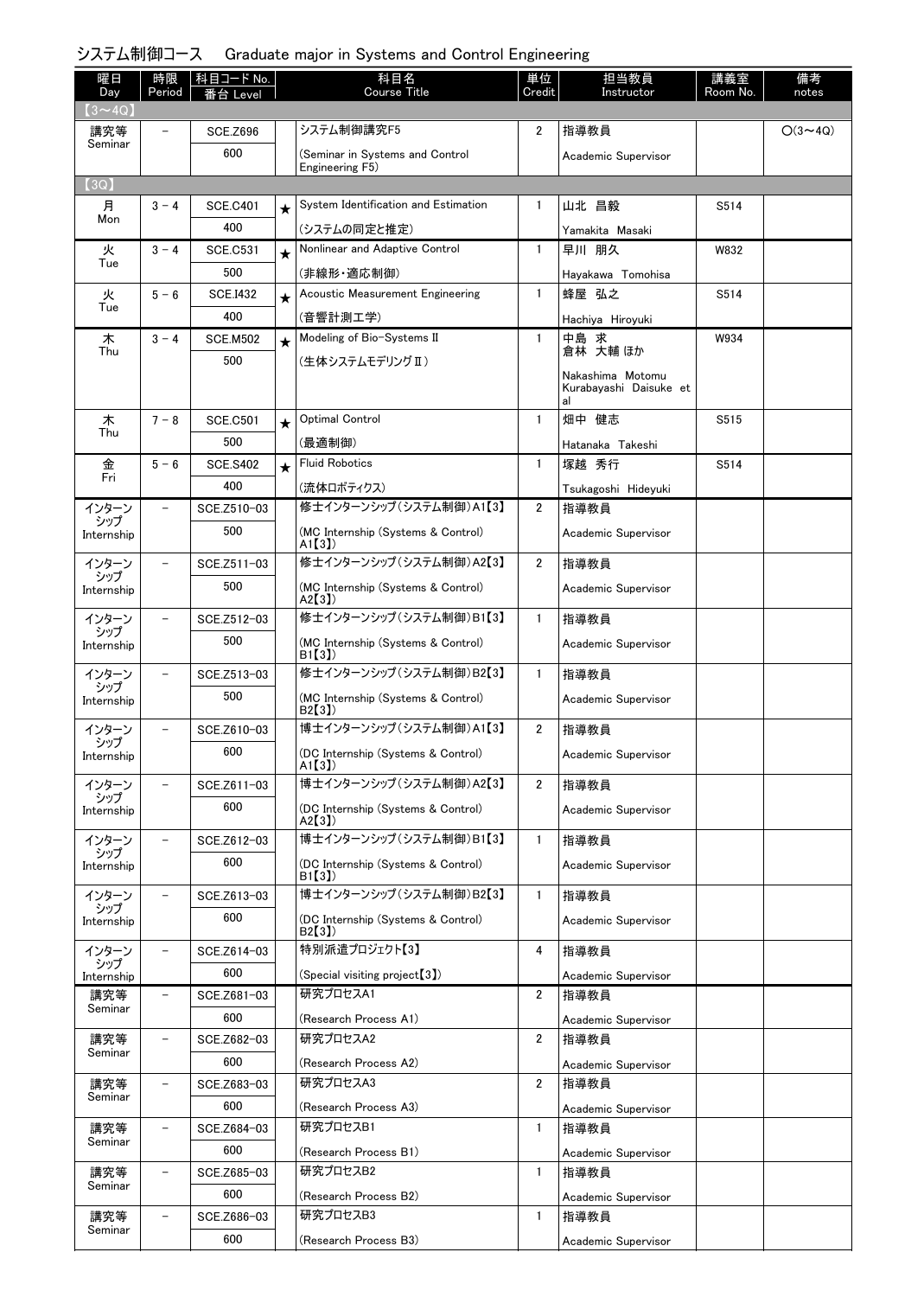| 曜日                | 時限                       | 科目コード No.          |         | 科目名                                         | 単位             | 担当教員                        | 講義室      | 備考    |
|-------------------|--------------------------|--------------------|---------|---------------------------------------------|----------------|-----------------------------|----------|-------|
| Day<br>(3Q)       | Period                   | i台 Level           |         | <b>Course Title</b>                         | Credit         | Instructor                  | Room No. | notes |
| 講究等               |                          | SCE.Z687-03        |         | 研究プロセスB4                                    | $\mathbf{1}$   | 指導教員                        |          |       |
| Seminar           |                          | 600                |         | (Research Process B4)                       |                | Academic Supervisor         |          |       |
| 講究等               |                          | SCE.Z688-03        |         | 研究プロセスB5                                    | $\mathbf{1}$   | 指導教員                        |          |       |
| Seminar           |                          | 600                |         | (Research Process B5)                       |                | Academic Supervisor         |          |       |
| 講究等               | $\qquad \qquad -$        | SCE.Z689-03        |         | 研究プロセスB6                                    | $\mathbf{1}$   | 指導教員                        |          |       |
| Seminar           |                          | 600                |         | (Research Process B6)                       |                | Academic Supervisor         |          |       |
| (4Q)              |                          |                    |         |                                             |                |                             |          |       |
| 火<br>Tue          | $3 - 4$                  | <b>SCE.A502</b>    |         | 確率ダイナミクス                                    | 1              | 木村 康治                       | W331     |       |
|                   |                          | 500                |         | (Stochastic Dynamics)                       |                | Kimura Koji                 |          |       |
| 火<br>Tue          | $5 - 6$                  | <b>SCE.C502</b>    | $\star$ | <b>Hybrid Systems Control</b>               | 1              | 井村 順一                       | W833     |       |
|                   |                          | 500                |         | (ハイブリッドシステム制御)                              |                | Imura Jun-Ichi              |          |       |
| 金<br>Fri          | $3 - 4$                  | <b>SCE.C533</b>    | $\star$ | <b>Network Control Systems</b>              | $\mathbf{1}$   | 早川 朋久<br>畑中 健志              | S511     |       |
|                   |                          | 500                |         | (ネットワークシステム制御)                              |                | Hayakawa Tomohisa           |          |       |
|                   |                          |                    |         |                                             |                | Hatanaka Takeshi            |          |       |
| 金<br>Fri          | $7 - 8$                  | <b>SCE.I531</b>    | $\star$ | <b>Computer Vision</b>                      | $\mathbf{1}$   | 奥冨 正敏                       | S515     |       |
|                   |                          | 500                |         | (コンピュータビジョン)                                |                | Okutomi Masatoshi           |          |       |
| インターン<br>シップ      |                          | SCE.Z510-04        |         | 修士インターンシップ (システム制御)A1【4】                    | $\overline{2}$ | 指導教員                        |          |       |
| Internship        |                          | 500                |         | (MC Internship (Systems & Control)<br>A1[4] |                | Academic Supervisor         |          |       |
| インターン             |                          | SCE.Z511-04        |         | 修士インターンシップ (システム制御)A2【4】                    | $\overline{2}$ | 指導教員                        |          |       |
| シップ<br>Internship |                          | 500                |         | (MC Internship (Systems & Control)          |                | Academic Supervisor         |          |       |
|                   |                          |                    |         | A2[4]<br>修士インターンシップ (システム制御)B1【4】           |                |                             |          |       |
| インターン<br>シップ      |                          | SCE.Z512-04<br>500 |         |                                             | $\mathbf{1}$   | 指導教員                        |          |       |
| Internship        |                          |                    |         | (MC Internship (Systems & Control)<br>B1(4) |                | Academic Supervisor         |          |       |
| インターン<br>シップ      |                          | SCE.Z513-04        |         | 修士インターンシップ (システム制御)B2【4】                    | $\mathbf{1}$   | 指導教員                        |          |       |
| Internship        |                          | 500                |         | (MC Internship (Systems & Control)<br>B2[4] |                | Academic Supervisor         |          |       |
| インターン             |                          | SCE.Z610-04        |         | 博士インターンシップ (システム制御)A1【4】                    | $\overline{2}$ | 指導教員                        |          |       |
| シップ<br>Internship |                          | 600                |         | (DC Internship (Systems & Control)          |                | Academic Supervisor         |          |       |
|                   |                          |                    |         | A1[4]                                       |                |                             |          |       |
| インターン<br>シップ      | $\overline{\phantom{0}}$ | SCE.Z611-04        |         | 博士インターンシップ (システム制御)A2【4】                    | 2              | 指導教員                        |          |       |
| Internship        |                          | 600                |         | (DC Internship (Systems & Control)<br>A2[4] |                | Academic Supervisor         |          |       |
| インターン             |                          | SCE.Z612-04        |         | 博士インターンシップ(システム制御)B1【4】                     | $\mathbf{1}$   | 指導教員                        |          |       |
| シップ<br>Internship |                          | 600                |         | (DC Internship (Systems & Control)          |                | Academic Supervisor         |          |       |
| インターン             |                          | SCE.Z613-04        |         | B1(4)<br>博士インターンシップ(システム制御)B2【4】            | $\mathbf{1}$   | 指導教員                        |          |       |
| シップ<br>Internship |                          | 600                |         | (DC Internship (Systems & Control)          |                | Academic Supervisor         |          |       |
|                   |                          |                    |         | B2[4]                                       |                |                             |          |       |
| インターン<br>シップ      | -                        | SCE.Z614-04        |         | 特別派遣プロジェクト【4】                               | 4              | 指導教員                        |          |       |
| Internship        |                          | 600                |         | (Special visiting project $[4]$ )           |                | Academic Supervisor         |          |       |
| 講究等<br>Seminar    | -                        | SCE.Z681-04        |         | 研究プロセスA1                                    | $\overline{2}$ | 指導教員                        |          |       |
|                   |                          | 600                |         | (Research Process A1)<br>研究プロセスA2           |                | Academic Supervisor         |          |       |
| 講究等<br>Seminar    | $\overline{\phantom{0}}$ | SCE.Z682-04<br>600 |         |                                             | $\overline{2}$ | 指導教員                        |          |       |
|                   | $\overline{\phantom{0}}$ | SCE.Z683-04        |         | (Research Process A2)<br>研究プロセスA3           | $\overline{2}$ | Academic Supervisor<br>指導教員 |          |       |
| 講究等<br>Seminar    |                          | 600                |         | (Research Process A3)                       |                |                             |          |       |
| 講究等               | $\qquad \qquad -$        | SCE.Z684-04        |         | 研究プロセスB1                                    | $\mathbf{1}$   | Academic Supervisor<br>指導教員 |          |       |
| Seminar           |                          | 600                |         | (Research Process B1)                       |                | Academic Supervisor         |          |       |
| 講究等               | $\overline{\phantom{0}}$ | SCE.Z685-04        |         | 研究プロセスB2                                    | $\mathbf{1}$   | 指導教員                        |          |       |
| Seminar           |                          | 600                |         | (Research Process B2)                       |                | Academic Supervisor         |          |       |
| 講究等               |                          | SCE.Z686-04        |         | 研究プロセスB3                                    | 1              | 指導教員                        |          |       |
| Seminar           |                          | 600                |         | (Research Process B3)                       |                | Academic Supervisor         |          |       |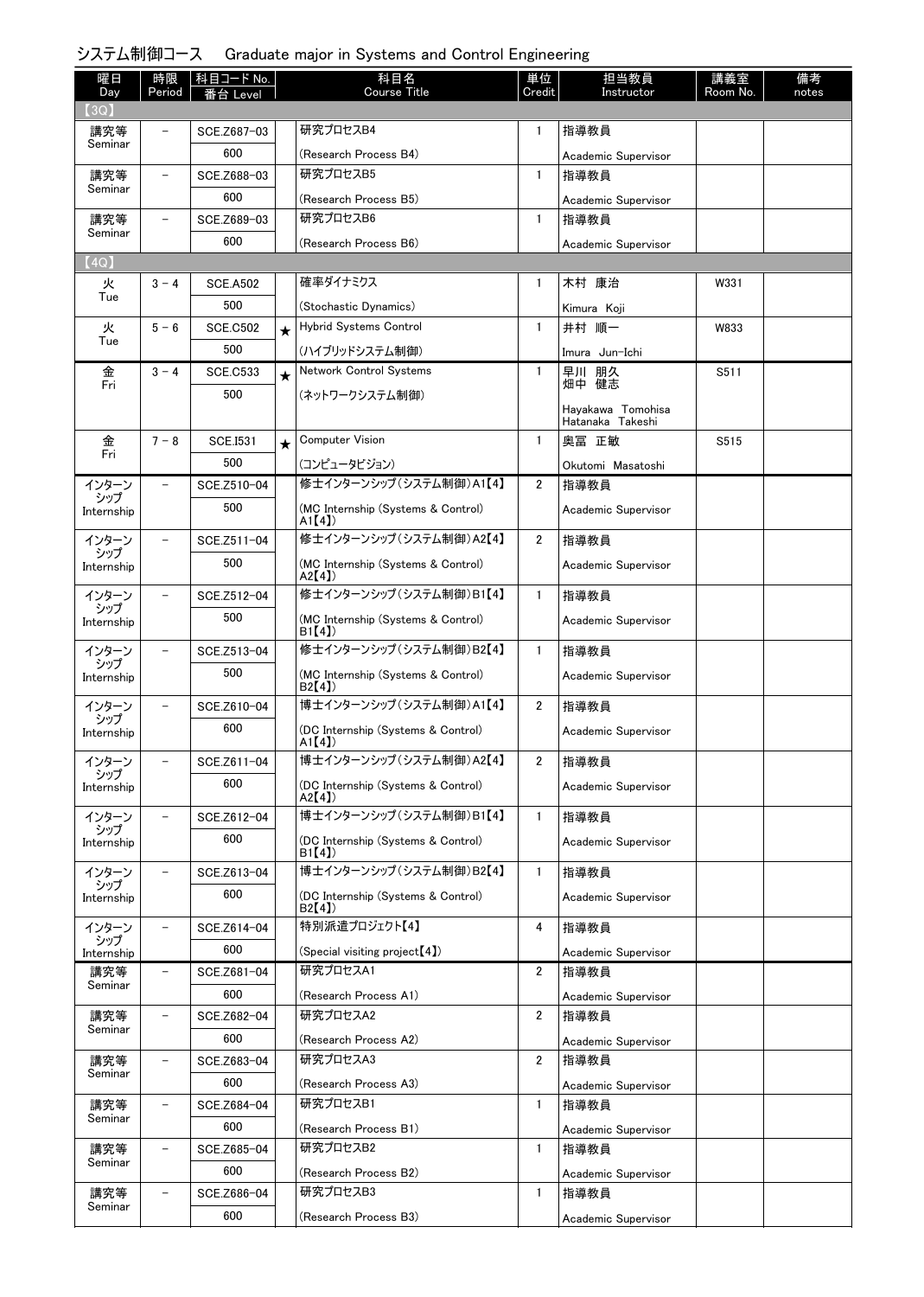| 曜日<br>Day <sup>1</sup> | 時限<br>Period             | │科目コード No. │<br>番台 Level | 科目名<br>Course Title   | 単位<br>Credit | 担当教員<br><b>Instructor</b> | 講義室<br>Room No. | 備考<br>notes |
|------------------------|--------------------------|--------------------------|-----------------------|--------------|---------------------------|-----------------|-------------|
| [4Q]                   |                          |                          |                       |              |                           |                 |             |
| 講究等                    | $\overline{\phantom{0}}$ | SCE.Z687-04              | 研究プロセスB4              |              | 指導教員                      |                 |             |
| Seminar                |                          | 600                      | (Research Process B4) |              | Academic Supervisor       |                 |             |
| 講究等                    | $\qquad \qquad -$        | SCE.Z688-04              | 研究プロセスB5              |              | 指導教員                      |                 |             |
| Seminar                |                          | 600                      | (Research Process B5) |              | Academic Supervisor       |                 |             |
| 講究等<br>Seminar         | $\overline{\phantom{0}}$ | SCE.Z689-04              | 研究プロセスB6              |              | 指導教員                      |                 |             |
|                        |                          | 600                      | (Research Process B6) |              | Academic Supervisor       |                 |             |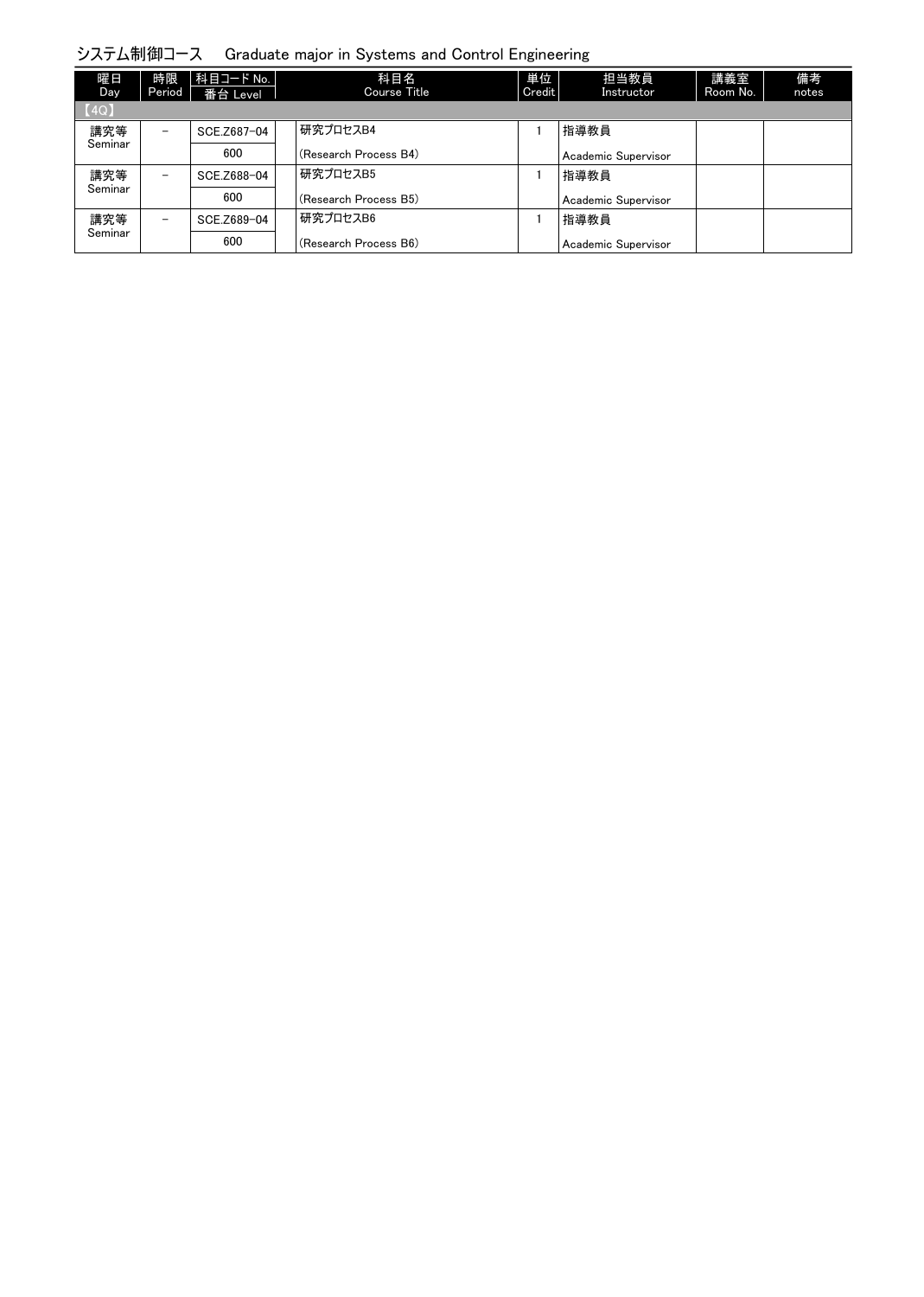## 電気電子コース Graduate major in Electrical and Electronic Engineering

| 曜日                   | 時限                       | 科目コード No.          |         | 科目名                                                              | 単位             | 担当教員                                | 講義室      | 備考             |
|----------------------|--------------------------|--------------------|---------|------------------------------------------------------------------|----------------|-------------------------------------|----------|----------------|
| Day<br>$(3 \sim 4Q)$ | Period                   | Level              |         | Course Title                                                     | Credit         | Instructor                          | Room No. | notes          |
| 集中講義                 |                          | EEE.R411           | $\star$ | International Communication I                                    | $\mathbf{1}$   | 梶川 浩太郎                              |          | $O(3 \sim 4Q)$ |
| Intensive            |                          | 400                |         | (国際コミュニケーションI)                                                   |                | 大見 俊一郎                              |          |                |
|                      |                          |                    |         |                                                                  |                | Kajikawa Kotaro<br>Ohmi Shun-Ichiro |          |                |
| 集中講義                 | $\overline{\phantom{0}}$ | EEE.R421           | $\star$ | Academic Presentation I                                          | $\mathbf{1}$   | 梶川 浩太郎                              |          | $O(3 \sim 4Q)$ |
| 等<br>Intensive       |                          | 400                |         | (アカデミックプレゼンテーションI)                                               |                | 大見 俊一郎                              |          |                |
|                      |                          |                    |         |                                                                  |                | Kajikawa Kotaro<br>Ohmi Shun-Ichiro |          |                |
| 集中講義                 |                          | EEE.Z471           | $\star$ | Seminar for Cultivating International                            | $\overline{2}$ | 梶川 浩太郎                              |          | $O(3 \sim 4Q)$ |
| 等<br>Intensive       |                          | 400                |         | Understanding I                                                  |                | 大見 俊一郎                              |          |                |
|                      |                          |                    |         | (国際交流演習I)                                                        |                | Kaiikawa Kotaro<br>Ohmi Shun-Ichiro |          |                |
| 集中講義                 | $\overline{\phantom{0}}$ | EEE.R511           | $\star$ | International Communication III                                  | $\mathbf{1}$   | 梶川 浩太郎                              |          | $O(3 \sim 4Q)$ |
| 等<br>Intensive       |                          | 500                |         | (国際コミュニケーションIII)                                                 |                | 大見 俊一郎                              |          |                |
|                      |                          |                    |         |                                                                  |                | Kajikawa Kotaro<br>Ohmi Shun-Ichiro |          |                |
| 集中講義                 | $\overline{\phantom{0}}$ | EEE.R521           | $\star$ | Academic Presentation III                                        | $\mathbf{1}$   | 梶川 浩太郎                              |          | $O(3 \sim 4Q)$ |
| 等<br>Intensive       |                          | 500                |         | (アカデミックプレゼンテーションIII)                                             |                | 大見 俊一郎                              |          |                |
|                      |                          |                    |         |                                                                  |                | Kajikawa Kotaro<br>Ohmi Shun-Ichiro |          |                |
| 集中講義                 |                          | EEE.R551-02        | $\star$ | Study Abroad (Master Course) A                                   | $\mathbf{1}$   | コース主任                               |          | $O(3 \sim 4Q)$ |
| Intensive            |                          | 500                |         | (海外留学(修士)A)                                                      |                | Head                                |          |                |
| 集中講義                 |                          | EEE.R552-02        | $\star$ | Study Abroad (Master Course) B                                   | $\overline{2}$ | コース主任                               |          | $O(3 \sim 4Q)$ |
| 等<br>Intensive       |                          | 500                |         | (海外留学(修士)B)                                                      |                | Head                                |          |                |
| 集中講義                 | $\overline{\phantom{0}}$ | EEE.R553-02        | $\star$ | Study Abroad (Master Course) C                                   | 4              | コース主任                               |          | $O(3 \sim 4Q)$ |
| Intensive            |                          | 500                |         | (海外留学(修士)C)                                                      |                | Head                                |          |                |
| 集中講義                 | $\overline{\phantom{0}}$ | EEE.R554-02        | $\star$ | Study Abroad (Master Course) D                                   | 6              | コース主任                               |          | $O(3 \sim 4Q)$ |
| 等<br>Intensive       |                          | 500                |         | (海外留学(修士)D)                                                      |                | Head                                |          |                |
| 集中講義                 | $\overline{\phantom{0}}$ | EEE.G612           |         | 電気電子工学特別講義第二                                                     | $\mathbf{1}$   | コース主任                               |          | $O(3 \sim 4Q)$ |
| 等<br>Intensive       |                          | 600                |         | (Special Lecture II on Electrical and<br>Electronic Engineering) |                | Head                                |          |                |
| 集中講義                 | $\overline{\phantom{0}}$ | EEE.R601-02        |         | 教授法トレーニング                                                        | 1              | コース主任                               |          | $O(3 \sim 4Q)$ |
| 等<br>Intensive       |                          | 600                |         | (Training on Teaching Technique)                                 |                | Head                                |          |                |
| 集中講義                 |                          | EEE.R611-02        |         | Doctor Course Colloguium                                         | $\mathbf{1}$   | 庄司 雄哉                               |          | $O(3 \sim 4Q)$ |
| 等<br>Intensive       |                          | 600                |         | (博士コロキウム)                                                        |                | Shoji Yuya                          |          |                |
| 集中講義                 |                          | EEE.R621-02        | $\star$ | International Presentations                                      | $\mathbf{1}$   | コース主任                               |          | $O(3 \sim 4Q)$ |
| Intensive            |                          | 600                |         | (国際プレゼンテーション)                                                    |                | Head                                |          |                |
| 集中講義                 | $\overline{\phantom{0}}$ | EEE.R631-02        |         | 電気電子工学特別解析                                                       | $\overline{2}$ | コース主任                               |          | $O(3 \sim 4Q)$ |
| 等<br>Intensive       |                          | 600                |         | (Special Analysis on Electrical and                              |                | Head                                |          |                |
|                      |                          |                    |         | Electronic Engineering)<br>電気電子工学実践研究                            |                |                                     |          |                |
| 集中講義<br>等            | $\overline{\phantom{0}}$ | EEE.R641-02<br>600 |         |                                                                  | $\overline{2}$ | コース主任                               |          | $O(3 \sim 4Q)$ |
| Intensive            |                          |                    |         | (Practical Research on Electrical and<br>Electronic Engineering) |                | Head                                |          |                |
| 集中講義                 | $\overline{\phantom{0}}$ | EEE.R651-02        | $\star$ | Study Abroad (Doctor Course) A                                   | $\mathbf{1}$   | コース主任                               |          | $O(3 \sim 4Q)$ |
| 等<br>Intensive       |                          | 600                |         | (海外留学(博士)A)                                                      |                | Head                                |          |                |
| 集中講義<br>等            | $\overline{\phantom{a}}$ | EEE.R652-02        | $\star$ | Study Abroad (Doctor Course) B                                   | $\overline{2}$ | コース主任                               |          | $O(3 \sim 4Q)$ |
| Intensive            |                          | 600                |         | (海外留学(博士)B)                                                      |                | Head                                |          |                |
| 集中講義                 | -                        | EEE.R653-02        | $\star$ | Study Abroad (Doctor Course) C                                   | 4              | コース主任                               |          | $O(3 \sim 4Q)$ |
| Intensive            |                          | 600                |         | (海外留学(博士)C)                                                      |                | Head                                |          |                |
| 集中講義<br>等            |                          | EEE.R654-02        | $\star$ | Study Abroad (Doctor Course) D                                   | 6              | コース主任                               |          | $O(3 \sim 4Q)$ |
| Intensive            |                          | 600                |         | (海外留学(博士)D)                                                      |                | Head                                |          |                |
| インターン<br>シップ         |                          | EEE.R561-02        |         | インターンシップ (修士)A                                                   | $\mathbf{1}$   | コース主任                               |          | $O(3 \sim 4Q)$ |
| Internship           |                          | 500                |         | (Internship (Master Course) A)                                   |                | Head                                |          |                |
| インターン<br>シップ         | $\overline{\phantom{a}}$ | EEE.R562-02        |         | インターンシップ (修士)B                                                   | $\overline{2}$ | コース主任                               |          | $O(3 \sim 4Q)$ |
| Internship           |                          | 500                |         | (Internship (Master Course) B)<br>インターンシップ(修士)C                  | 4              | Head                                |          |                |
| インターン<br>シップ         | $\overline{\phantom{0}}$ | EEE.R563-02        |         |                                                                  |                | コース主任                               |          | $O(3 \sim 4Q)$ |
| Internship           |                          | 500                |         | (Internship (Master Course) C)                                   |                | Head                                |          |                |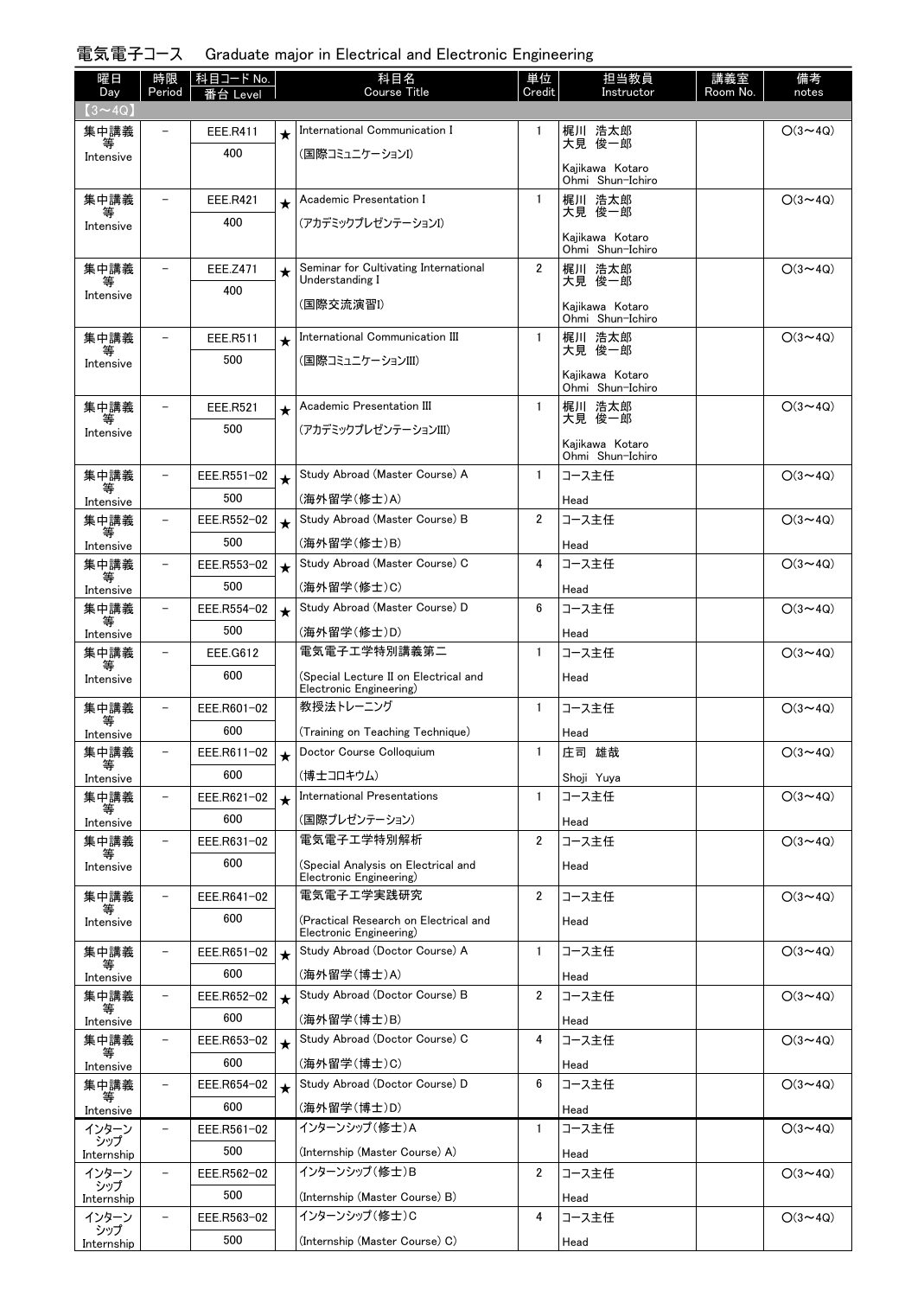## 電気電子コース Graduate major in Electrical and Electronic Engineering

| 曜日<br>Day         | 時限<br>Period             | 科目コード No.<br>番台 Level |         | 科目名<br><b>Course Title</b>                               | 単位<br>Credit   | 担当教員<br>Instructor                | 講義室<br>Room No.                          | 備考<br>notes                             |
|-------------------|--------------------------|-----------------------|---------|----------------------------------------------------------|----------------|-----------------------------------|------------------------------------------|-----------------------------------------|
| $(3 \sim 4Q)$     |                          |                       |         |                                                          |                |                                   |                                          |                                         |
| インターン             |                          | EEE.R564-02           |         | インターンシップ (修士)D                                           | 6              | コース主任                             |                                          | $O(3 \sim 4Q)$                          |
| シップ<br>Internship |                          | 500                   |         | (Internship (Master Course) D)                           |                | Head                              |                                          |                                         |
| インターン<br>シップ      | -                        | EEE.R661-02           |         | インターンシップ(博士)A                                            | $\mathbf{1}$   | コース主任                             |                                          | $O(3 \sim 40)$                          |
| Internship        |                          | 600                   |         | (Internship (Doctor Course) A)                           |                | Head                              |                                          |                                         |
| インターン<br>シップ      | $\overline{\phantom{0}}$ | EEE.R662-02           |         | インターンシップ (博士)B                                           | $\overline{2}$ | コース主任                             |                                          | $O(3 \sim 4Q)$                          |
| Internship        |                          | 600                   |         | (Internship (Doctor Course) B)                           |                | Head                              |                                          |                                         |
| インターン<br>シップ      | $\overline{\phantom{a}}$ | EEE.R663-02           |         | インターンシップ (博士)C                                           | 4              | コース主任                             |                                          | $O(3 \sim 4Q)$                          |
| Internship        |                          | 600                   |         | (Internship (Doctor Course) C)                           |                | Head                              |                                          |                                         |
| インターン<br>シップ      | $\overline{\phantom{a}}$ | EEE.R664-02           |         | インターンシップ(博士)D                                            | 6              | コース主任                             |                                          | $O(3 \sim 4Q)$                          |
| Internship        |                          | 600                   |         | (Internship (Doctor Course) D)                           |                | Head                              |                                          |                                         |
| 講究等               |                          | EEE.Z492              |         | 電気雷子工学講究F1                                               | $\overline{2}$ | 指導教員                              |                                          | $O(3 \sim 4Q)$                          |
| Seminar           |                          | 400                   |         | (Seminar F1 on Electrical and Electronic<br>Engineering) |                | Academic Supervisor               |                                          |                                         |
| 講究等               |                          | <b>EEE.Z592</b>       |         | 電気雷子工学講究F2                                               | $\overline{2}$ | 指導教員                              |                                          | $O(3 \sim 4Q)$                          |
| Seminar           |                          | 500                   |         | (Seminar F2 on Electrical and Electronic<br>Engineering) |                | Academic Supervisor               |                                          |                                         |
| 講究等               |                          | <b>EEE.Z692</b>       |         | 電気電子工学講究F3                                               | $\overline{2}$ | 指導教員                              |                                          | $O(3 \sim 4Q)$                          |
| Seminar           |                          | 600                   |         | (Seminar F3 on Electrical and Electronic                 |                | Academic Supervisor               |                                          |                                         |
| 講究等               |                          | <b>EEE.Z694</b>       |         | Engineering)<br>電気電子工学講究F4                               | $\overline{2}$ | 指導教員                              |                                          | $O(3 \sim 4Q)$                          |
| Seminar           |                          | 600                   |         | (Seminar F4 on Electrical and Electronic                 |                | Academic Supervisor               |                                          |                                         |
|                   |                          |                       |         | Engineering)                                             |                |                                   |                                          |                                         |
| 講究等<br>Seminar    |                          | <b>EEE.Z696</b>       |         | 電気電子工学講究F5                                               | $\overline{2}$ | 指導教員                              |                                          | $O(3 \sim 4Q)$                          |
|                   |                          | 600                   |         | (Seminar F5 on Electrical and Electronic<br>Engineering) |                | Academic Supervisor               |                                          |                                         |
| (3Q)              |                          |                       |         |                                                          |                |                                   |                                          |                                         |
| 月<br>Mon          | $1 - 2$                  | EEE.D461              |         | オプトエレクトロニクス                                              | $\overline{2}$ | 宮本 智之                             | G221                                     | $\bullet$ (Mon•Thu)<br><b>ACEEES</b>    |
|                   |                          | 400                   |         | (Optoelectronics)                                        |                | Miyamoto Tomoyuki                 |                                          |                                         |
| 月<br>Mon          | $3 - 4$                  | <b>EEE.D421</b>       |         | イメージング材料                                                 | $\overline{2}$ | 飯野 裕明<br>※半那 純一                   | G221                                     | $\bigcirc$ (Mon Thu)<br><b>ACEEES</b>   |
|                   |                          | 400                   |         | (Imaging Materials)                                      |                | Iino Hiroaki                      |                                          |                                         |
|                   |                          |                       |         |                                                          |                | X Hanna Jun-Ichi                  |                                          |                                         |
| 月<br>Mon          | $3 - 4$                  | EEE.P501              | $\star$ | Magnetic Levitation and Magnetic<br>Suspension           | $\overline{2}$ | 千葉 明                              | S224                                     | $\bigcirc$ (Mon · Thu)<br><b>ACEEES</b> |
|                   |                          | 500                   |         | (磁気浮上と磁気支持エ学)                                            |                | Chiba Akira                       |                                          |                                         |
| 月                 | $5 - 6$                  | EEE.P511              |         | 環境・電力エネルギー特論                                             | $\overline{2}$ | 葛本 昌樹                             | S223                                     | $\bullet$ (Mon · Wed)                   |
| Mon               |                          | 500                   |         | (Environment and Electric Energy)                        |                | Kuzumoto Masaki                   |                                          | <b>ACEEES</b>                           |
| 月                 | $7 - 8$                  | <b>EEE.F471</b>       |         | 記憶デバイス基礎論                                                | $\mathbf{1}$   | 菅原 聡                              | S222                                     | <b>ACEEES</b>                           |
| Mon               |                          | 400                   |         | (Fundamentals of Memory Devices)                         |                | Sugahara Satoshi                  |                                          |                                         |
| 火                 | $1 - 2$                  | <b>EEE.P461</b>       | $\star$ | <b>Pulsed Power Technology</b>                           | $\overline{2}$ | 安岡 康一                             | S223                                     | $\bullet$ (Tue · Fri)                   |
| Tue               |                          | 400                   |         | (パルスパワーエ学)                                               |                | 竹内 希                              |                                          | <b>ACEEES</b>                           |
|                   |                          |                       |         |                                                          |                | Yasuoka Koichi<br>Takeuchi Nozomi |                                          |                                         |
| 火                 | $3 - 4$                  | <b>EEE.S411</b>       | $\star$ | Guided Wave Circuit Theory                               | $\overline{2}$ | 水本 哲弥                             | <b>S222</b>                              | $\bigcirc$ (Tue · Fri)                  |
| Tue               |                          | 400                   |         | (導波回路論)                                                  |                | Mizumoto Tetsuya                  | $\rightarrow$ S321<br>$\rightarrow$ W933 | <b>ACEEES</b>                           |
| 火                 | $5 - 6$                  | ICT.I415              | $\star$ | <b>VLSI System Design</b>                                | $\overline{2}$ | 一色 剛                              | S321                                     | $\bullet$ (Tue · Fri)                   |
| Tue               |                          | 400                   |         | (VLSIシステム設計)                                             |                | Isshiki Tsuyoshi                  |                                          |                                         |
| 火                 | $5 - 6$                  | EEE.D511              | $\star$ | Magnetism and Spintronics                                | $\overline{2}$ | 中川 茂樹<br>PHAM NAM HAI             | S224                                     | ●(Tue·Fri)<br><b>ACEEES</b>             |
| Tue               |                          | 500                   |         | (磁性・スピンエ学特論)                                             |                |                                   |                                          |                                         |
|                   |                          |                       |         |                                                          |                | Nakagawa Shigeki<br>Pham Namhai   |                                          |                                         |
| 火                 | $7 - 8$                  | EEE.P411              | $\star$ | Advanced Course of Power Electronics                     | $\overline{2}$ | 藤田 英明<br>萩原 誠                     | S223                                     | $\bigcirc$ (Tue · Thu)                  |
| Tue               |                          | 400                   |         | (パワーエレクトロニクス特論)                                          |                |                                   |                                          | <b>ACEEES</b>                           |
|                   |                          |                       |         |                                                          |                | Fujita Hideaki<br>Hagiwara Makoto |                                          |                                         |
| 水                 | $1 - 2$                  | <b>EEE.D501</b>       |         | Dielectric Property and Organic Devices                  | $\overline{2}$ | 間中 孝彰                             | S223                                     | $\bigcirc$ (Wed · Fri)                  |
| Wed               |                          | 500                   |         | (誘電体物性・有機デバイス特論)                                         |                | Manaka Takaaki                    |                                          | <b>ACEEES</b>                           |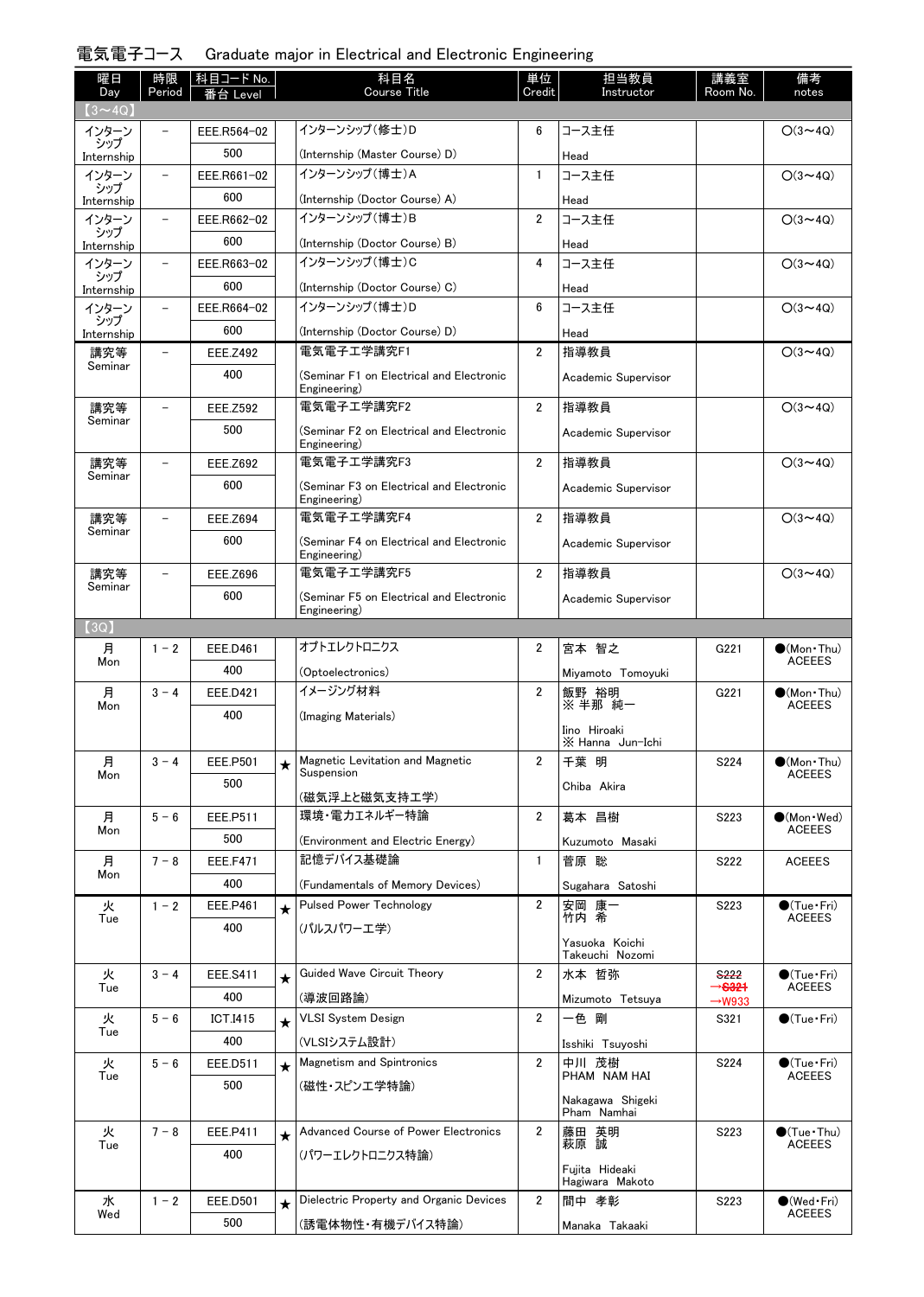| 電気電子コース Graduate major in Electrical and Electronic Engineering |  |  |  |  |  |  |  |
|-----------------------------------------------------------------|--|--|--|--|--|--|--|
|-----------------------------------------------------------------|--|--|--|--|--|--|--|

| 曜日<br>Day      | 時限<br>Period | 科目コード No.<br>番台 Level |         | 科目名<br><b>Course Title</b>                                         | 単位<br>Credit   | 担当教員<br>Instructor                      | 講義室<br>Room No.        | 備考<br>notes                                  |
|----------------|--------------|-----------------------|---------|--------------------------------------------------------------------|----------------|-----------------------------------------|------------------------|----------------------------------------------|
| 【3Q】           |              |                       |         |                                                                    |                |                                         |                        |                                              |
| 水<br>Wed       | $5 - 6$      | EEE.P511              |         | 環境・電力エネルギー特論                                                       | $\overline{2}$ | 葛本 昌樹                                   | S223                   | $\bullet$ (Mon $\cdot$ Wed)<br><b>ACEEES</b> |
|                |              | 500                   |         | (Environment and Electric Energy)                                  |                | Kuzumoto Masaki                         |                        |                                              |
| 木<br>Thu       | $1 - 2$      | <b>EEE.D461</b>       |         | オブトエレクトロニクス                                                        | $\overline{2}$ | 宮本 智之                                   | G221                   | $\bullet$ (Mon Thu)<br><b>ACEEES</b>         |
|                |              | 400                   |         | (Optoelectronics)                                                  |                | Miyamoto Tomoyuki                       |                        |                                              |
| 木<br>Thu       | $3 - 4$      | EEE.D421              |         | イメージング材料                                                           | $\overline{2}$ | 飯野 裕明<br>※半那 純一                         | G221                   | $\bigcirc$ (Mon•Thu)<br><b>ACEEES</b>        |
|                |              | 400                   |         | (Imaging Materials)                                                |                | Iino Hiroaki                            |                        |                                              |
|                |              |                       |         |                                                                    |                | X Hanna Jun-Ichi                        |                        |                                              |
| 木<br>Thu       | $3 - 4$      | <b>EEE.P501</b>       | $\star$ | Magnetic Levitation and Magnetic<br>Suspension                     | $\overline{2}$ | 千葉 明                                    | S224                   | $\bullet$ (Mon•Thu)<br>ACEEES                |
|                |              | 500                   |         | (磁気浮上と磁気支持工学)                                                      |                | Chiba Akira                             |                        |                                              |
| 木              | $5 - 6$      | EEE.P411              | $\star$ | Advanced Course of Power Electronics                               | $\overline{2}$ | 藤田 英明                                   | S223                   | $\bullet$ (Tue•Thu)                          |
| Thu            |              | 400                   |         | (パワーエレクトロニクス特論)                                                    |                | 萩原 誠                                    |                        | <b>ACEEES</b>                                |
|                |              |                       |         |                                                                    |                | Fujita Hideaki                          |                        |                                              |
|                |              |                       |         | 分光計測の基礎と展開                                                         |                | Hagiwara Makoto                         |                        |                                              |
| 木<br>Thu       | $5 - 6$      | <b>EEE.D541</b>       |         |                                                                    | $\mathbf{1}$   | 宗片 比呂夫<br>西林 一彦                         | G221                   | <b>ACEEES</b>                                |
|                |              | 500                   |         | (Fundamental of spectroscopic<br>measurements and its development) |                | Munekata Hiro                           |                        |                                              |
|                |              |                       |         |                                                                    |                | Nishibavashi Kazuhiro                   |                        |                                              |
| 木<br>Thu       | $7 - 8$      | <b>EEE.F481</b>       |         | 電力デバイス基礎論                                                          | $\mathbf{1}$   | 波多野 睦子                                  | S222                   | <b>ACEEES</b>                                |
|                |              | 400                   |         | (Fundamentals of Power Devices)                                    |                | Hatano Mutsuko                          |                        |                                              |
| 金<br>Fri       | $1 - 2$      | EEE.P461              | $\star$ | <b>Pulsed Power Technology</b>                                     | $\overline{2}$ | 安岡 康一<br>竹内 希                           | S223                   | $\bigcirc$ (Tue · Fri)<br><b>ACEEES</b>      |
|                |              | 400                   |         | (パルスパワーエ学)                                                         |                |                                         |                        |                                              |
|                |              |                       |         |                                                                    |                | Yasuoka Koichi<br>Takeuchi Nozomi       |                        |                                              |
| 金              | $3 - 4$      | <b>EEE.S411</b>       | $\star$ | Guided Wave Circuit Theory                                         | $\overline{2}$ | 水本 哲弥                                   | S222                   | $\bigcirc$ (Tue · Fri)                       |
| Fri            |              | 400                   |         | (導波回路論)                                                            |                | Mizumoto Tetsuya                        |                        | <b>ACEEES</b>                                |
| 金              | $5 - 6$      | <b>ICT.I415</b>       | $\star$ | <b>VLSI System Design</b>                                          | $\overline{2}$ | 一色 剛                                    | S321                   | $\bigcirc$ (Tue•Fri)                         |
| Fri            |              | 400                   |         | (VLSIシステム設計)                                                       |                | Isshiki Tsuyoshi                        |                        |                                              |
| 金              | $5 - 6$      | EEE.D511              | $\star$ | <b>Magnetism and Spintronics</b>                                   | $\overline{2}$ | 中川 茂樹                                   | S224                   | $\bigcirc$ (Tue·Fri)                         |
| Fri            |              | 500                   |         | (磁性・スピンエ学特論)                                                       |                | PHAM NAM HAI                            |                        | <b>ACEEES</b>                                |
|                |              |                       |         |                                                                    |                | Nakagawa Shigeki<br>Pham Namhai         |                        |                                              |
| 金              | $7 - 8$      | EEE.D501              |         | Dielectric Property and Organic Devices                            | 2              | 間中 孝彰                                   | S223                   | $\bigcirc$ (Wed Fri)                         |
| Fri            |              | 500                   |         | (誘電体物性・有機デバイス特論)                                                   |                | Manaka Takaaki                          |                        | <b>ACEEES</b>                                |
| 集中講義           | $3 - 6$      | <b>EEE.D546</b>       |         | 半導体デバイスシミュレーション                                                    | $\mathbf{1}$   | 福田 浩一                                   | S517                   | □                                            |
| 等<br>Intensive |              | 500                   |         | (Semiconductor device simulation)                                  |                | Fukuda Koichi                           |                        | 9/30,10/14<br>10/28,11/11                    |
|                |              |                       |         |                                                                    |                |                                         |                        | <b>ACEEES</b>                                |
| 集中講義           |              | EEE.D571-02           | $\star$ | Nano-Materials Electronics                                         | $\overline{2}$ | 中川 茂樹<br>山田 明                           |                        |                                              |
| 等<br>Intensive |              | 500                   |         | (ナノ材料電子)                                                           |                |                                         |                        |                                              |
|                |              |                       |         |                                                                    |                | Nakagawa Shigeki<br>Yamada Akira        |                        |                                              |
| 集中講義           |              | <b>EEE.D582</b>       |         | 先端エネルギーエレクトロニクスデバイス                                                | $\mathbf{1}$   | 久本大                                     |                        |                                              |
| 等<br>Intensive |              | 500                   |         | (Advanced Energy Electronics Devices)                              |                | Hisamoto Digh                           |                        |                                              |
| (4Q)           |              |                       |         |                                                                    |                |                                         |                        |                                              |
| 月              | $1 - 2$      | <b>EEE.S461</b>       |         | 光通信システム                                                            | 2              | 植之原 裕行<br>小山 二三夫 ほか                     | S223, G <sub>224</sub> | $\bullet$ (Mon•Thu)                          |
| Mon            |              | 400                   |         | (Optical Communication Systems)                                    |                |                                         | G311                   | 遠隔講義<br><b>ACEEES</b>                        |
|                |              |                       |         |                                                                    |                | Uenohara Hiroyuki<br>Koyama Fumio et al |                        |                                              |
| 月              | $3 - 4$      | <b>EEE.D551</b>       |         | ナノ構造デバイス                                                           | $\overline{2}$ | 渡辺 正裕                                   | G221                   | $(Mon\cdot Thu)$                             |
| Mon            |              | 500                   |         | (Nano-Structure Devices)                                           |                | 石橋 幸治                                   |                        | ACEEES                                       |
|                |              |                       |         |                                                                    |                | Watanabe Masahiro<br>Kouji Ishibashi    |                        |                                              |
| 火              | $3 - 4$      | EEE.D441              | $\star$ | Information Storage Engineering                                    | 2              | ※ 城石 芳博                                 | S224                   | $\bigcirc$ (Tue · Thu)                       |
| Tue            |              | 400                   |         | (情報ストレージエ学)                                                        |                | ※ 松沼 悟                                  |                        |                                              |
|                |              |                       |         |                                                                    |                | X Shiroishi Yoshihiro                   |                        |                                              |
|                |              |                       |         | Terahertz Devices and Systems                                      | $\overline{2}$ | X Matsunuma Satoshi                     |                        |                                              |
| 火<br>Tue       | $5 - 6$      | EEE.D561              | $\star$ |                                                                    |                | 河野 行雄                                   | S223                   | $\bullet$ (Tue · Fri)<br><b>ACEEES</b>       |
|                |              | 500                   |         | (テラヘルツデバイス・システム)                                                   |                | Kawano Yukio                            |                        |                                              |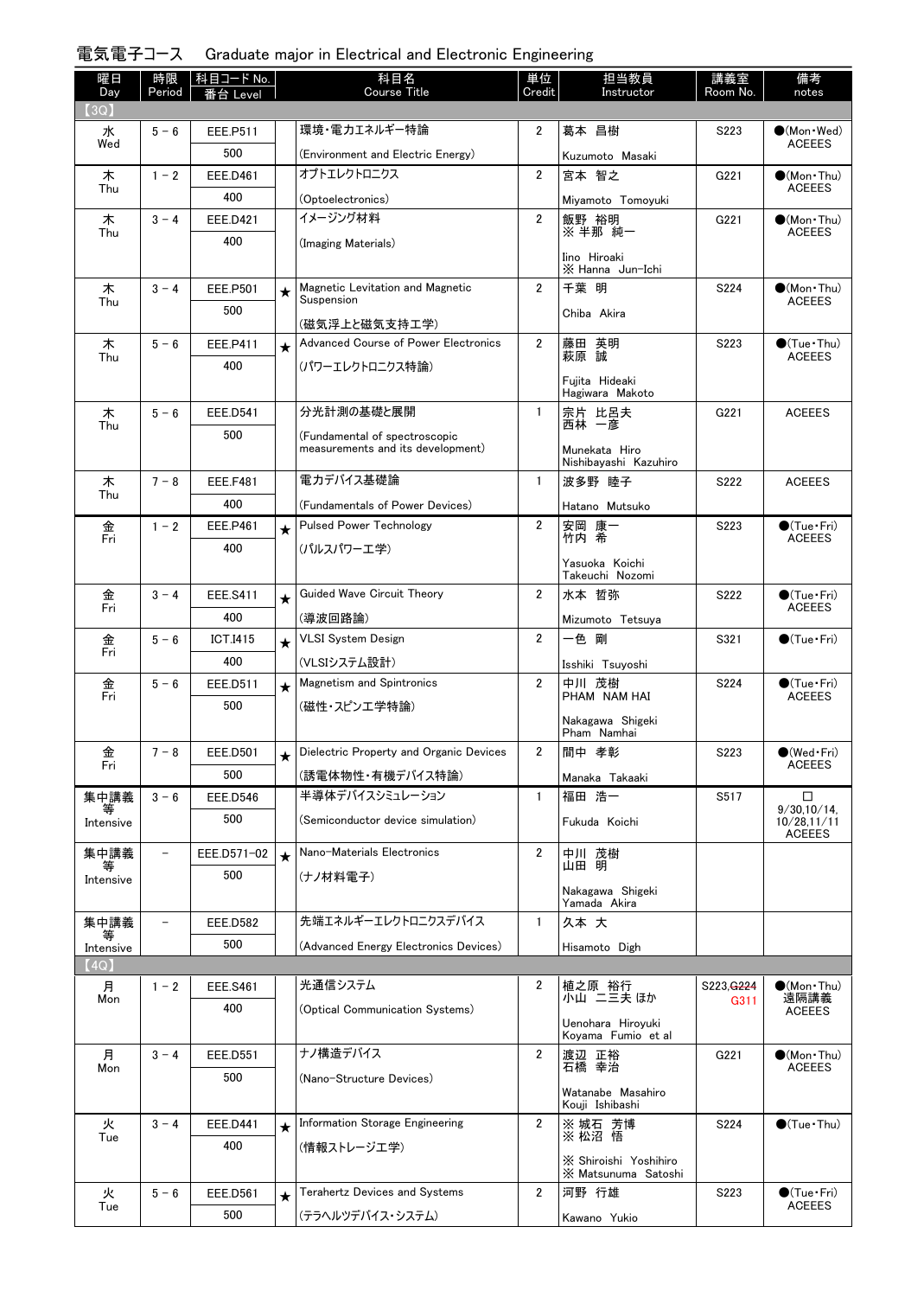| 電気電子コース Graduate major in Electrical and Electronic Engineering |  |  |  |  |  |  |  |
|-----------------------------------------------------------------|--|--|--|--|--|--|--|
|-----------------------------------------------------------------|--|--|--|--|--|--|--|

| 曜日<br>Day | 時限<br>Period | │科目コード No.<br>番台 Level |         | 科目名<br><b>Course Title</b>                                        | 単位<br>Credit   | 担当教員<br>Instructor                             | 講義室<br>Room No.                    | 備考<br>notes                             |
|-----------|--------------|------------------------|---------|-------------------------------------------------------------------|----------------|------------------------------------------------|------------------------------------|-----------------------------------------|
| (4Q)      |              |                        |         |                                                                   |                |                                                |                                    |                                         |
| 火         | $7 - 8$      | <b>ENR.L530</b>        | $\star$ | Advanced functional electron devices                              | $\overline{2}$ | 波多野 睦子                                         | W932                               | $\bullet$ (Tue•Fri)                     |
| Tue       |              | 500                    |         | (先端機能電子デバイス)                                                      |                | 小寺 哲夫                                          |                                    | <b>ACEEES</b>                           |
|           |              |                        |         |                                                                   |                | Hatano Mutsuko<br>Kodera Tetsuo                |                                    |                                         |
| 水         | $1 - 2$      | <b>EEE.F491</b>        |         | 半導体加エプロセス基礎論                                                      | $\mathbf{1}$   | 宮本 恭幸                                          | S <sub>222</sub>                   | <b>ACEEES</b>                           |
| Wed       |              | 400                    |         | (Fundamentals of Semiconductor<br>Fabrication Process)            |                | Miyamoto Yasuyuki                              | $\rightarrow$ S223<br>$(12/6\sim)$ |                                         |
| 水         | $5 - 8$      | <b>EEE.D521</b>        |         | 先進情報材料特論                                                          | $\overline{2}$ | 加藤 降志                                          | G221                               | $\Box$<br><b>ACEEES</b>                 |
| Wed       |              | 500                    |         | (Advanced Materials in Information<br>Technologies)               |                | Kato Takashi                                   |                                    |                                         |
| 木<br>Thu  | $1 - 2$      | EEE.D441               | $\star$ | Information Storage Engineering                                   | $\overline{2}$ | ※ 城石 芳博<br>※ 松沼 悟                              | S224                               | $\bullet$ (Tue · Thu)                   |
|           |              | 400                    |         | (情報ストレージエ学)                                                       |                |                                                |                                    |                                         |
|           |              |                        |         |                                                                   |                | X Shiroishi Yoshihiro<br>X Matsunuma Satoshi   |                                    |                                         |
| 木<br>Thu  | $1 - 2$      | <b>EEE.S461</b>        |         | 光通信システム                                                           | $\overline{2}$ | 植之原 裕行<br>小山 二三夫 ほか                            | S223, G <sub>224</sub>             | $\bullet$ (Mon Thu)<br>遠隔講義             |
|           |              | 400                    |         | (Optical Communication Systems)                                   |                |                                                | G311                               | <b>ACEEES</b>                           |
|           |              |                        |         |                                                                   |                | Uenohara Hiroyuki<br>Kovama Fumio et al        |                                    |                                         |
| 木<br>Thu  | $3 - 4$      | <b>EEE.D551</b>        |         | ナノ構造デバイス                                                          | $\overline{2}$ | 渡辺 正裕<br>石橋 幸治                                 | G221                               | $\bigcirc$ (Mon Thu)<br><b>ACEEES</b>   |
|           |              | 500                    |         | (Nano-Structure Devices)                                          |                |                                                |                                    |                                         |
|           |              |                        |         |                                                                   |                | Watanabe Masahiro<br>Kouji Ishibashi           |                                    |                                         |
| 金<br>Fri  | $3 - 4$      | GEG.T501               |         | Introduction to Information and<br>Communication Technologies for | $\mathbf{1}$   | 山下 幸彦<br>髙田 潤一 ほか                              | S611                               | <b>ACEEES</b>                           |
|           |              | 500                    |         | Development                                                       |                |                                                |                                    |                                         |
|           |              |                        |         | (開発のための情報および通信技術)                                                 |                | Yamashita Yukihiko<br>Takada Jun-Ichi et al    |                                    |                                         |
| 金<br>Fri  | $5 - 6$      | <b>EEE.D561</b>        | $\star$ | <b>Terahertz Devices and Systems</b>                              | $\overline{2}$ | 河野 行雄                                          | S223                               | $\bigcirc$ (Tue · Fri)                  |
|           |              | 500                    |         | (テラヘルツデバイス・システム)                                                  |                | Kawano Yukio                                   |                                    | <b>ACEEES</b>                           |
| 金<br>Fri  | $7 - 8$      | <b>ENR.L530</b>        | $\star$ | Advanced functional electron devices                              | $\overline{2}$ | 波多野 睦子<br>小寺 哲夫                                | W932                               | $\bigcirc$ (Tue · Fri)<br><b>ACEEES</b> |
|           |              | 500                    |         | (先端機能電子デバイス)                                                      |                |                                                |                                    |                                         |
|           |              |                        |         |                                                                   |                | Hatano Mutsuko<br>Kodera Tetsuo                |                                    |                                         |
| 集中講義      |              | <b>EEE.G601</b>        | $\star$ | Teaching Skills in English for Doctoral<br>Course Students        | $\mathbf{1}$   | <b>X MORRIS JOHN</b>                           |                                    |                                         |
| Intensive |              | 600                    |         | (博士のための英語授業表現)                                                    |                | <b>DOUGLAS</b><br>$\times$ John Douglas Morris |                                    |                                         |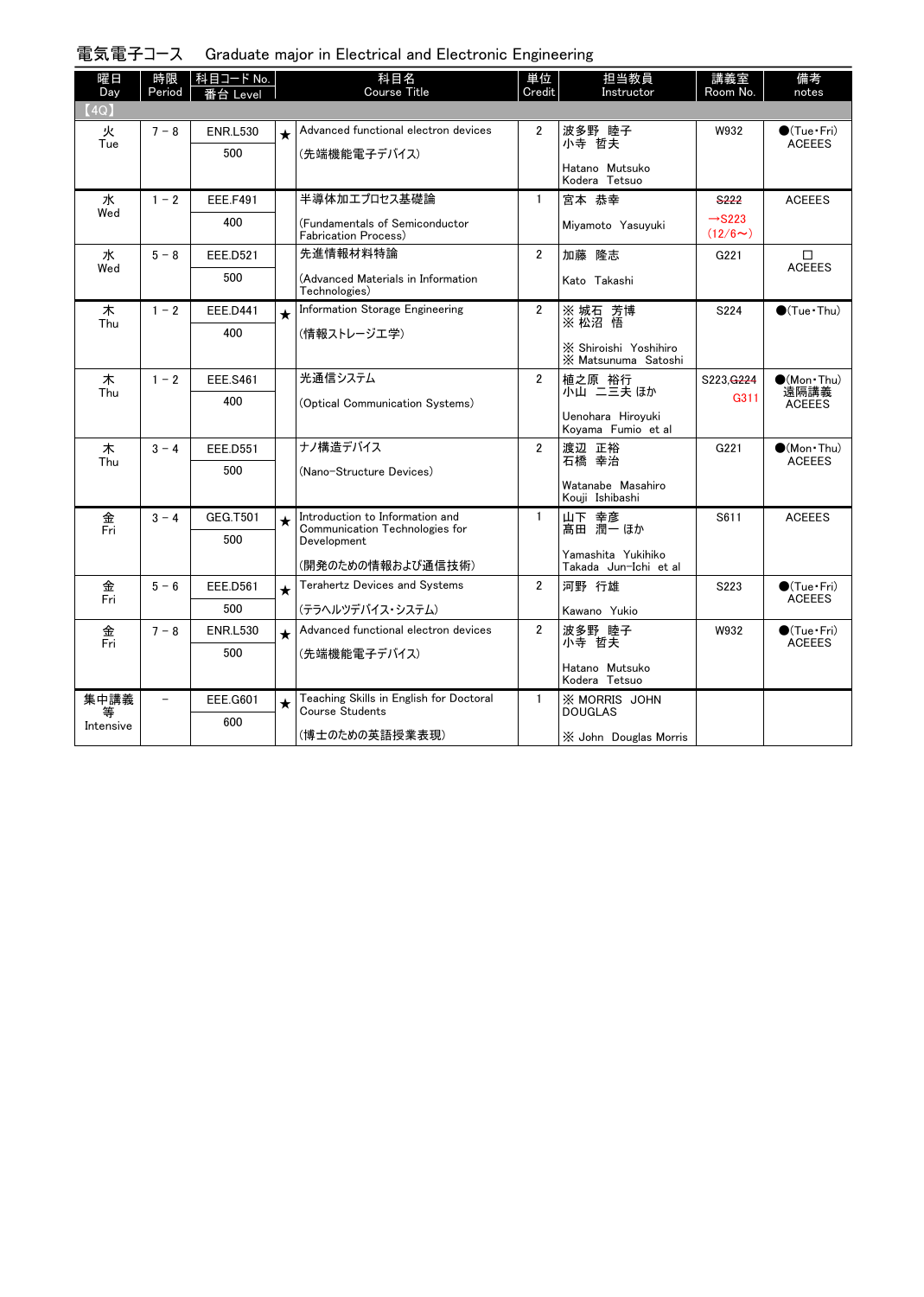# 情報通信コース Graduate major in Information and Communications Engineering

| 曜日<br>Day         | 時限<br>Period             | 科目コード No.       |         | 科目名<br>Course Title                                                 | 単位<br>Credit   | 担当教員<br>Instructor                       | 講義室<br>Room No.    | 備考<br>notes            |
|-------------------|--------------------------|-----------------|---------|---------------------------------------------------------------------|----------------|------------------------------------------|--------------------|------------------------|
| $(3 \sim 4Q)$     |                          | 台 Level         |         |                                                                     |                |                                          |                    |                        |
| インターン             |                          | ICT.0608-02     | $\star$ | Information and Communications                                      | 4              | 指導教員                                     |                    | $O(3 \sim 4Q)$         |
| シップ<br>Internship |                          | 600             |         | Engineering Course Long-Term Off-<br>Campus Project (Doctor Course) |                | Academic Supervisor                      |                    |                        |
|                   |                          |                 |         | (情報通信コース長期派遣プロジェクト(博士<br>後期課程))                                     |                |                                          |                    |                        |
| 講究等<br>Seminar    | $\overline{\phantom{0}}$ | <b>ICT.Z492</b> |         | 情報通信工学講究F1                                                          | $\overline{2}$ | 指導教員                                     |                    | $O(3 \sim 4Q)$         |
|                   |                          | 400             |         | (Seminar in Information and<br>Communications Engineering F1)       |                | Academic Supervisor                      |                    |                        |
| 講究等<br>Seminar    | $\overline{\phantom{0}}$ | <b>ICT.Z592</b> |         | 情報通信工学講究F2                                                          | $\overline{2}$ | 指導教員                                     |                    | $O(3 \sim 4Q)$         |
|                   |                          | 500             |         | (Seminar in Information and<br>Communications Engineering F2)       |                | Academic Supervisor                      |                    |                        |
| 講究等<br>Seminar    | $\overline{\phantom{a}}$ | <b>ICT.Z692</b> |         | 情報通信工学講究F3                                                          | $\overline{2}$ | 指導教員                                     |                    | $O(3 \sim 4Q)$         |
|                   |                          | 600             |         | (Seminar in Information and<br>Communications Engineering F3)       |                | Academic Supervisor                      |                    |                        |
| 講究等               | $\overline{\phantom{0}}$ | <b>ICT.Z694</b> |         | 情報通信工学講究F4                                                          | $\overline{2}$ | 指導教員                                     |                    | $O(3 \sim 4Q)$         |
| Seminar           |                          | 600             |         | (Seminar in Information and<br>Communications Engineering F4)       |                | Academic Supervisor                      |                    |                        |
| 講究等<br>Seminar    | $\qquad \qquad -$        | <b>ICT.Z696</b> |         | 情報通信工学講究F5                                                          | $\overline{2}$ | 指導教員                                     |                    | $O(3 \sim 4Q)$         |
|                   |                          | 600             |         | (Seminar in Information and<br>Communications Engineering F5)       |                | Academic Supervisor                      |                    |                        |
| (3Q)              |                          |                 |         |                                                                     |                |                                          |                    |                        |
| 月<br>Mon          | $1 - 2$                  | <b>ICT.A413</b> | ★       | Communications and Computer<br>Engineering II                       | $\overline{2}$ | 髙木 茂孝<br>中本 高道ほか                         | S421               | $\bullet$ (Mon Thu)    |
|                   |                          | 400             |         | (情報通信工学統合論II)                                                       |                | Takagi Shigetaka                         |                    |                        |
|                   |                          |                 |         |                                                                     |                | Nakamoto Takamichi et<br>al              |                    |                        |
| 月                 | $3 - 4$                  | <b>ICT.A512</b> |         | 情報通信理論                                                              | $\overline{2}$ | 植松 友彦                                    | S323               | $\bigcirc$ (Mon Thu)   |
| Mon               |                          | 500             |         | (Advanced Information and<br>Communication Theory)                  |                | 笠井 健太                                    |                    |                        |
|                   |                          |                 |         |                                                                     |                | Uyematsu Tomohiko<br>Kasai Kenta         |                    |                        |
| 月<br>Mon          | $5 - 6$                  | <b>ICT.S414</b> | $\star$ | Advanced Signal Processing (ICT)                                    | $\overline{2}$ | 山田 功                                     | <b>S323</b>        | $\bigcirc$ (Mon Thu)   |
|                   |                          | 400             |         | (信号処理特論(情報通信))                                                      |                | Yamada Isao                              | $\rightarrow$ S322 |                        |
| 月<br>Mon          | $7 - 8$                  | <b>ICT.C417</b> |         | データ通信システム                                                           | $\overline{2}$ | ※ 及川 直也<br>※ 本橋 賢二                       | S321               | $\bigcirc$ (Mon Thu)   |
|                   |                          | 400             |         | (Data Communication System)                                         |                | X Oikawa Naoya<br>X Motohashi Kenji      |                    |                        |
| 火                 | $1 - 2$                  | <b>ICT.H416</b> | ★       | Statistical Theories for Brain and Parallel                         | $\overline{2}$ | 熊澤 逸夫                                    | G224               | $\bigcirc$ (Tue · Fri) |
| Tue               |                          | 400             |         | Computing<br>(脳の超並列モデルと数理的基礎)                                       |                | Kumazawa Itsuo                           |                    |                        |
| 火                 | $3 - 4$                  | <b>ICT.H513</b> |         | IT社会と情報セキュリティ                                                       | $\overline{2}$ | 大山 永昭<br>岩丸 良明ほか                         | G221               | $\bigcirc$ (Tue•Fri)   |
| Tue               |                          | 500             |         | (IT Society and Information Security)                               |                |                                          |                    |                        |
|                   |                          |                 |         |                                                                     |                | Ohyama Nagaaki<br>Iwamaru Yoshiaki et al |                    |                        |
| 火<br>Tue          | $5 - 6$                  | <b>ICT.I415</b> |         | <b>VLSI System Design</b>                                           | $\overline{2}$ | 一色剛                                      | <b>S321</b>        | $\bigcirc$ (Tue · Fri) |
|                   |                          | 400             |         | (VLSIシステム設計)                                                        |                | Isshiki Tsuyoshi                         | $\rightarrow$ S622 |                        |
| 火<br>Tue          | $7 - 8$                  | <b>ICT.C412</b> |         | 先端通信システム特論                                                          | $\overline{2}$ | ※ 原崎 秀信<br>※ 塚田 正人 ほか                    | S321               | $\bigcirc$ (Tue·Fri)   |
|                   |                          | 400             |         | (Advanced Communication System<br>Engineering)                      |                | X Harasaki Hidenobu                      |                    |                        |
|                   |                          |                 |         |                                                                     |                | X Tsukada Masato et<br>al                |                    |                        |
| 木<br>Thu          | $1 - 2$                  | <b>ICT.A413</b> | ★       | Communications and Computer<br>Engineering II                       | $\overline{2}$ | 髙木 茂孝<br>中本 高道ほか                         | S421               | $\bigcirc$ (Mon Thu)   |
|                   |                          | 400             |         | (情報通信工学統合論II)                                                       |                | Takagi Shigetaka                         |                    |                        |
|                   |                          |                 |         |                                                                     |                | Nakamoto Takamichi et<br>al              |                    |                        |
| 木<br>Thu          | $3 - 4$                  | <b>ICT.A512</b> |         | 情報通信理論                                                              | $\overline{2}$ | 植松 友彦<br>笠井 健太                           | S323               | $\bullet$ (Mon Thu)    |
|                   |                          | 500             |         | (Advanced Information and<br>Communication Theory)                  |                | Uyematsu Tomohiko                        |                    |                        |
| 木                 | $5 - 6$                  | <b>ICT.S414</b> | $\star$ | Advanced Signal Processing (ICT)                                    | 2              | Kasai Kenta<br>山田 功                      | <b>S323</b>        | $\bigcirc$ (Mon Thu)   |
| Thu               |                          | 400             |         | (信号処理特論(情報通信))                                                      |                | Yamada Isao                              | $\rightarrow$ S322 |                        |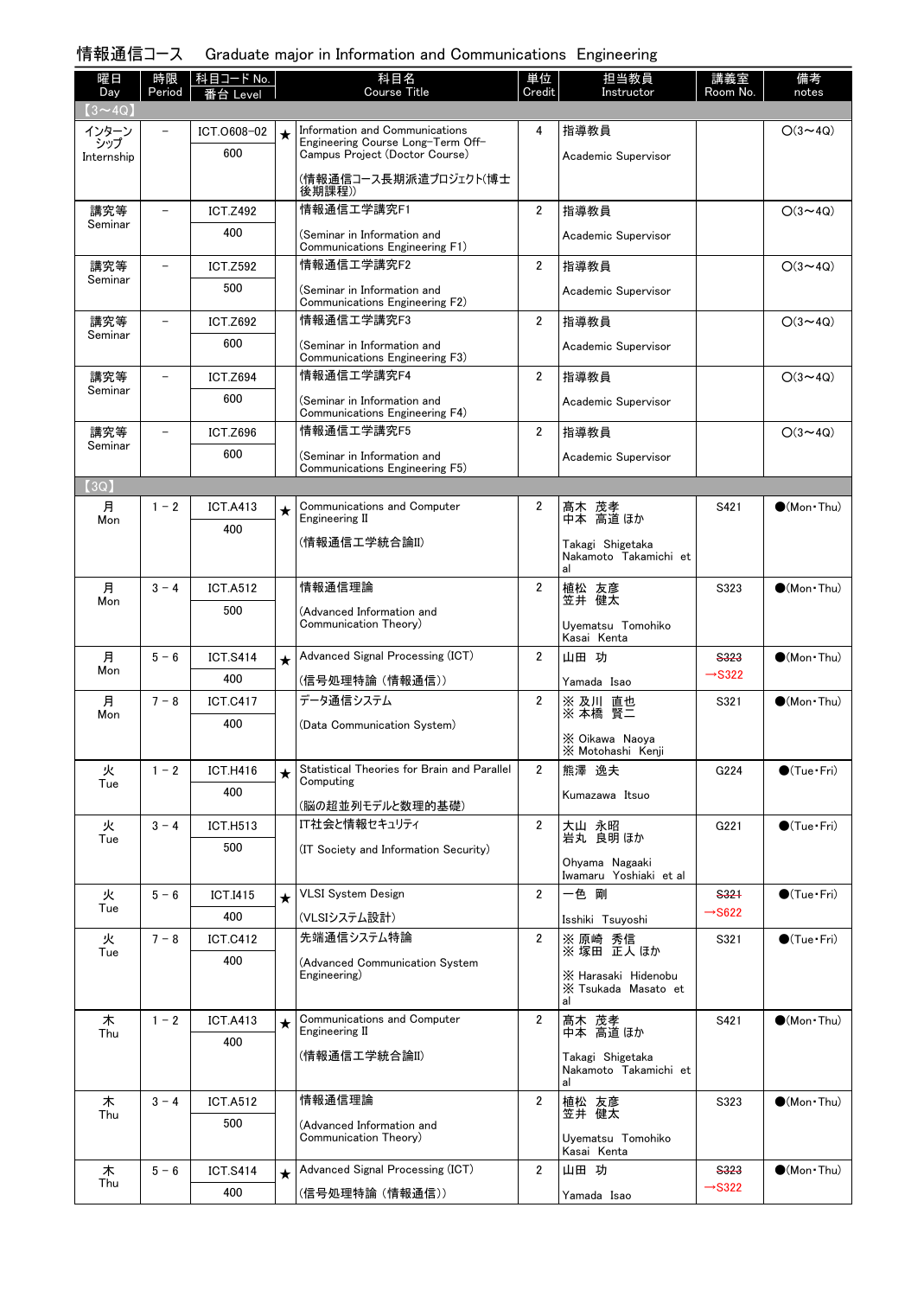# 情報通信コース Graduate major in Information and Communications Engineering

| 曜日                | 時限                       | 科目コード No.       |         | 科目名                                                                                          | 単位                      | 担当教員                                             | 講義室                        | 備考                     |
|-------------------|--------------------------|-----------------|---------|----------------------------------------------------------------------------------------------|-------------------------|--------------------------------------------------|----------------------------|------------------------|
| Day<br>(3Q)       | Period                   | を合 Level        |         | Course Title                                                                                 | Credit                  | Instructor                                       | Room No.                   | notes                  |
| 木                 | $7 - 8$                  | <b>ICT.C417</b> |         | データ通信システム                                                                                    | 2                       |                                                  | S321                       | $\bigcirc$ (Mon Thu)   |
| Thu               |                          | 400             |         | (Data Communication System)                                                                  |                         | ※ 及川 直也<br>※ 本橋 賢二                               |                            |                        |
|                   |                          |                 |         |                                                                                              |                         | X Oikawa Naoya<br>X Motohashi Kenji              |                            |                        |
| 金                 | $1 - 2$                  | <b>ICT.H416</b> | $\star$ | Statistical Theories for Brain and Parallel                                                  | 2                       | 熊澤 逸夫                                            | G224                       | $\bigcirc$ (Tue · Fri) |
| Fri               |                          | 400             |         | Computing                                                                                    |                         | Kumazawa Itsuo                                   |                            |                        |
|                   |                          |                 |         | (脳の超並列モデルと数理的基礎)                                                                             |                         |                                                  |                            |                        |
| 金<br>Fri          | $3 - 4$                  | <b>ICT.H513</b> |         | IT社会と情報セキュリティ                                                                                | 2                       | 大山 永昭<br>岩丸 良明 ほか                                | G221                       | $\bigcirc$ (Tue · Fri) |
|                   |                          | 500             |         | (IT Society and Information Security)                                                        |                         | Ohyama Nagaaki<br>Iwamaru Yoshiaki et al         |                            |                        |
| 金                 | $5 - 6$                  | <b>ICT.I415</b> | $\star$ | <b>VLSI System Design</b>                                                                    | $\overline{2}$          | 一色 剛                                             | S321                       | $\bigcirc$ (Tue · Fri) |
| Fri               |                          | 400             |         | (VLSIシステム設計)                                                                                 |                         | Isshiki Tsuyoshi                                 | $\rightarrow$ S622         |                        |
| 金                 | $5 - 6$                  | <b>ICT.H514</b> | $\star$ | Mechanisms of Visual Perception                                                              | $\mathbf{1}$            | 金子 寛彦                                            | G311, S223                 | 遠隔講義                   |
| Fri               |                          | 500             |         | (視覚情報処理機構)                                                                                   |                         | 佐藤 いまりほか                                         |                            |                        |
|                   |                          |                 |         |                                                                                              |                         | Kaneko Hirohiko<br>Sato Imari et al              |                            |                        |
| 金                 | $7 - 8$                  | <b>ICT.C412</b> |         | 先端通信システム特論                                                                                   | $\overline{2}$          | ※ 原崎 秀信                                          | S321                       | $\bullet$ (Tue•Fri)    |
| Fri               |                          | 400             |         | (Advanced Communication System                                                               |                         | ※塚田 正人ほか                                         |                            |                        |
|                   |                          |                 |         | Engineering)                                                                                 |                         | X Harasaki Hidenobu<br>X Tsukada Masato et<br>al |                            |                        |
| 集中講義              |                          | ICT.0602-03     |         | 情報通信コース特別実験第一                                                                                | $\overline{2}$          | 指導教員                                             |                            |                        |
| Intensive         |                          | 600             |         | (Special Experiments of Information and                                                      |                         | Academic Supervisor                              |                            |                        |
|                   |                          | ICT.0603-03     |         | Communications Engineering I)<br>情報通信コース特別実験第二                                               | $\overline{\mathbf{2}}$ |                                                  |                            |                        |
| 集中講義              |                          | 600             |         |                                                                                              |                         | 指導教員                                             |                            |                        |
| Intensive         |                          |                 |         | (Special Experiments of Information and<br>Communications Engineering II)                    |                         | Academic Supervisor                              |                            |                        |
| 集中講義              |                          | ICT.0604-03     |         | 情報通信コース特別実験第三                                                                                | $\overline{2}$          | 指導教員                                             |                            |                        |
| Intensive         |                          | 600             |         | (Special Experiments of Information and<br>Communications Engineering III)                   |                         | Academic Supervisor                              |                            |                        |
| 集中講義              |                          | ICT.0605-03     |         | 情報通信コースプレゼンテーション第一                                                                           | $\mathbf{1}$            | 指導教員                                             |                            |                        |
| Intensive         |                          | 600             |         | (Presentation Exercises of Information<br>and Communications Engineering Course<br>I)        |                         | Academic Supervisor                              |                            |                        |
| 集中講義              |                          | ICT.0606-03     |         | 情報通信コースプレゼンテーション第二                                                                           | $\mathbf{1}$            | 指導教員                                             |                            |                        |
| 等<br>Intensive    |                          | 600             |         | (Presentation Exercises of Information                                                       |                         | Academic Supervisor                              |                            |                        |
|                   |                          |                 |         | and Communications Engineering Course<br>$_{\rm II}$                                         |                         |                                                  |                            |                        |
| インターン<br>シップ      | $\overline{\phantom{a}}$ | ICT.0518-03     |         | 情報通信コース派遣プロジェクト(修士課程)                                                                        | $\overline{2}$          | 指導教員                                             |                            |                        |
| Internship        |                          | 500             |         | Information and Communications)<br>Engineering Course Off-Campus Project<br>(Master Course)) |                         | Academic Supervisor                              |                            |                        |
| インターン             |                          | ICT.0607-03     |         | 情報通信コース派遣プロジェクト(博士後期                                                                         | $\overline{2}$          | 指導教員                                             |                            |                        |
| シップ<br>Internship |                          | 600             |         | 課程)                                                                                          |                         | Academic Supervisor                              |                            |                        |
|                   |                          |                 |         | (Information and Communications<br>Engineering Course Off-Campus Project                     |                         |                                                  |                            |                        |
|                   |                          |                 |         | (Doctor Course))                                                                             |                         |                                                  |                            |                        |
| (4Q)<br>月         | $1 - 2$                  | <b>ICT.A418</b> |         | Human-Centric Information Systems II                                                         | 2                       | 山口 雅造                                            | G223                       | $\bullet$ (Mon Thu)    |
| Mon               |                          | 400             | $\star$ | (人間情報システム概論II)                                                                               |                         | 小池 康晴 ほか                                         |                            |                        |
|                   |                          |                 |         |                                                                                              |                         | Yamaguchi Masahiro<br>Koike Yasuharu et al       |                            |                        |
| 月                 | $3 - 4$                  | <b>ICT.H422</b> | $\star$ | <b>Computational Brain</b>                                                                   | $\mathbf{1}$            | 小池 康晴                                            | G224                       |                        |
| Mon               |                          | 400             |         | (計算論的脳科学)                                                                                    |                         | Koike Yasuharu                                   |                            |                        |
| 月                 | $7 - 8$                  | <b>ICT.H517</b> | $\star$ | Advanced Measurement of Sensory                                                              | $\overline{2}$          | 中本 高道                                            | G223                       | $\bullet$ (Mon Thu)    |
| Mon               |                          | 500             |         | Information                                                                                  |                         | Nakamoto Takamichi                               |                            |                        |
|                   |                          |                 |         | (感性情報センシング特論)                                                                                |                         |                                                  |                            |                        |
| 火<br>Tue          | $1 - 2$                  | <b>ICT.I419</b> |         | VLSIレイアウト設計                                                                                  | $\overline{2}$          | 髙橋 篤司                                            | S323                       | $\bigcirc$ (Tue · Fri) |
|                   |                          | 400             |         | (VLSI Layout Design)<br>並列·VLSI計算論                                                           |                         | Takahashi Atsushi                                |                            |                        |
| 火<br>Tue          | $7 - 8$                  | <b>ICT.A515</b> |         |                                                                                              | $\overline{\mathbf{2}}$ | 上野 修一                                            | S321<br>$\rightarrow$ H117 | $\bullet$ (Tue · Fri)  |
|                   |                          | 500             |         | (Theory of Parallel and VLSI<br>Computation)                                                 |                         | Ueno Shuichi                                     |                            |                        |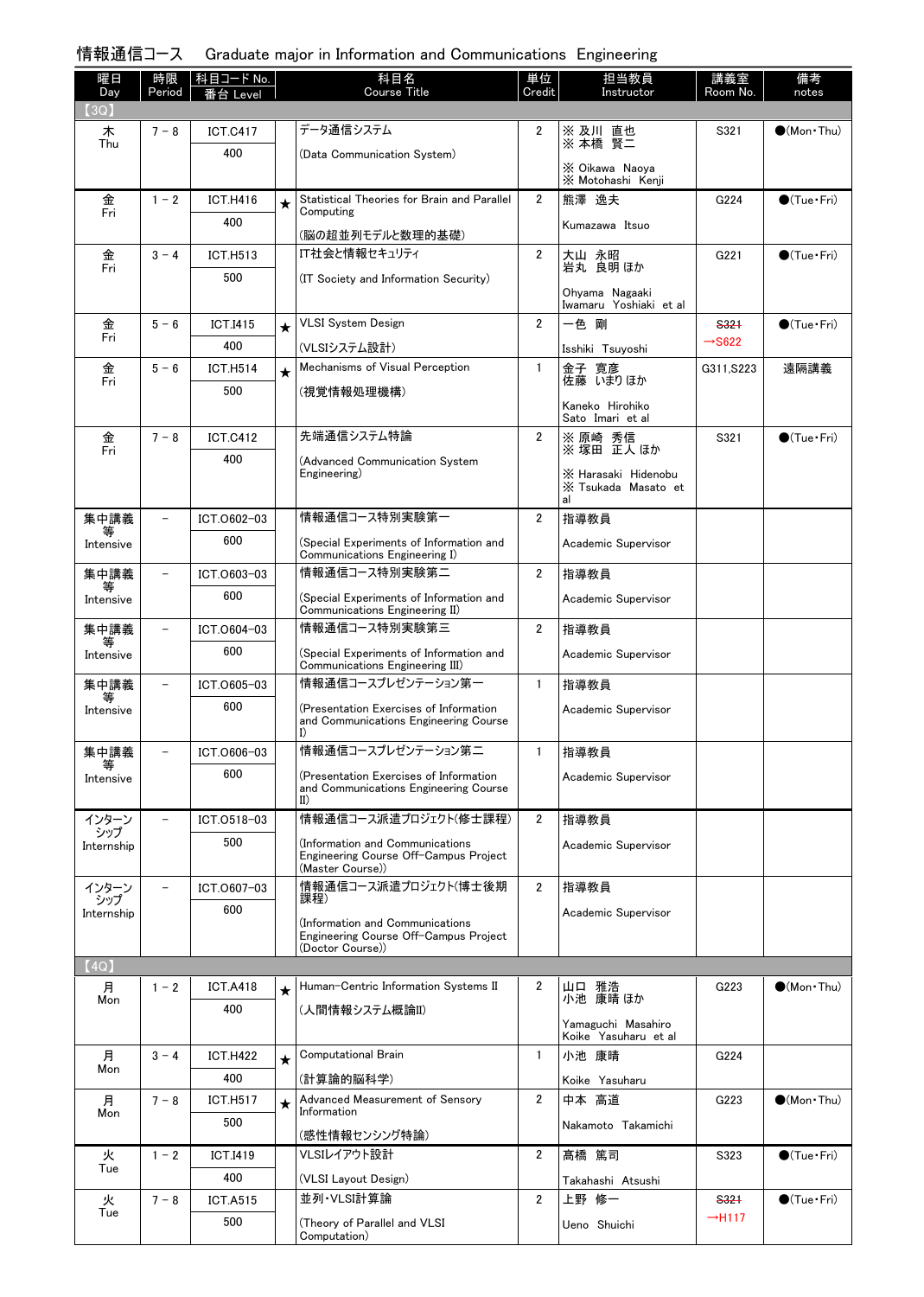|  |  |  | 情報通信コース Graduate major in Information and Communications Engineering |  |
|--|--|--|----------------------------------------------------------------------|--|
|--|--|--|----------------------------------------------------------------------|--|

| 曜日                | 時限                       | 科目コード No.       |         | 科目名                                                                                                 | 単位             | 担当教員                                       | 講義室                | 備考                   |
|-------------------|--------------------------|-----------------|---------|-----------------------------------------------------------------------------------------------------|----------------|--------------------------------------------|--------------------|----------------------|
| Day<br>(4Q)       | Period                   | 番台 Level        |         | <b>Course Title</b>                                                                                 | Credit         | Instructor                                 | Room No.           | notes                |
| 水                 | $1 - 2$                  | <b>ICT.H420</b> |         | Large Scale Computing Systems                                                                       | $\mathbf{1}$   | 杉野 暢彦                                      | G224               |                      |
| Wed               |                          | 400             | $\star$ | (大規模計算システム)                                                                                         |                |                                            |                    |                      |
| 木                 | $1 - 2$                  | <b>ICT.A418</b> |         | Human-Centric Information Systems II                                                                | $\overline{2}$ | Sugino Nobuhiko<br>山口 雅浩                   | G223               | $\bigcirc$ (Mon Thu) |
| Thu               |                          | 400             | $\star$ |                                                                                                     |                | 小池 康晴 ほか                                   |                    |                      |
|                   |                          |                 |         | (人間情報システム概論II)                                                                                      |                | Yamaguchi Masahiro<br>Koike Yasuharu et al |                    |                      |
| 木                 | $3 - 4$                  | <b>ICT.H421</b> |         | 医用画像診断装置                                                                                            | $\mathbf{1}$   | 中村 健太郎                                     | G111               |                      |
| Thu               |                          | 400             |         | (Medical Imaging Systems)                                                                           |                | 田原 麻梨江 ほか                                  |                    |                      |
|                   |                          |                 |         |                                                                                                     |                | Nakamura Kentaro<br>Tabaru Marie et al     |                    |                      |
| 木                 | $7 - 8$                  | <b>ICT.H517</b> | $\star$ | Advanced Measurement of Sensory<br>Information                                                      | $\overline{2}$ | 中本 高道                                      | G223               | $\bigcirc$ (Mon Thu) |
| Thu               |                          | 500             |         | (感性情報センシング特論)                                                                                       |                | Nakamoto Takamichi                         |                    |                      |
| 金                 | $1 - 2$                  | <b>ICT.I419</b> |         | VLSIレイアウト設計                                                                                         | $\overline{2}$ | 髙橋 篤司                                      | S323               | $\bigcirc$ (Tue Fri) |
| Fri               |                          | 400             |         | (VLSI Layout Design)                                                                                |                | Takahashi Atsushi                          |                    |                      |
| 金                 | $7 - 8$                  | <b>ICT.A515</b> |         | 並列·VLSI計算論                                                                                          | $\overline{2}$ | 上野 修一                                      | S321               | $\bigcirc$ (Tue Fri) |
| Fri               |                          | 500             |         | (Theory of Parallel and VLSI<br>Computation)                                                        |                | Ueno Shuichi                               | $\rightarrow$ H117 |                      |
| 集中講義              | $\overline{\phantom{0}}$ | ICT.0602-04     |         | 情報通信コース特別実験第一                                                                                       | 2              | 指導教員                                       |                    |                      |
| 等<br>Intensive    |                          | 600             |         | (Special Experiments of Information and<br>Communications Engineering I)                            |                | Academic Supervisor                        |                    |                      |
| 集中講義              | $\overline{\phantom{0}}$ | ICT.0603-04     |         | 情報通信コース特別実験第二                                                                                       | $\overline{2}$ | 指導教員                                       |                    |                      |
| 等<br>Intensive    |                          | 600             |         | (Special Experiments of Information and<br>Communications Engineering II)                           |                | Academic Supervisor                        |                    |                      |
| 集中講義              | $\overline{\phantom{0}}$ | ICT.0604-04     |         | 情報通信コース特別実験第三                                                                                       | $\overline{2}$ | 指導教員                                       |                    |                      |
| 等<br>Intensive    |                          | 600             |         | (Special Experiments of Information and<br>Communications Engineering III)                          |                | Academic Supervisor                        |                    |                      |
| 集中講義<br>等         | $\overline{\phantom{0}}$ | ICT.0605-04     |         | 情報通信コースプレゼンテーション第一                                                                                  | $\mathbf{1}$   | 指導教員                                       |                    |                      |
| Intensive         |                          | 600             |         | (Presentation Exercises of Information<br>and Communications Engineering Course                     |                | Academic Supervisor                        |                    |                      |
| 集中講義              |                          | ICT.0606-04     |         | 情報通信コースプレゼンテーション第二                                                                                  | $\mathbf{1}$   | 指導教員                                       |                    |                      |
| Intensive         |                          | 600             |         | (Presentation Exercises of Information<br>and Communications Engineering Course<br>$_{\text{II}}$   |                | Academic Supervisor                        |                    |                      |
| インターン             |                          | ICT.0518-04     |         | 情報通信コース派遣プロジェクト(修士課程)                                                                               | 2              | 指導教員                                       |                    |                      |
| シップ<br>Internship |                          | 500             |         | Information and Communications)<br>Engineering Course Off-Campus Project<br>(Master Course))        |                | Academic Supervisor                        |                    |                      |
| インターン             | $\overline{\phantom{0}}$ | ICT.0607-04     |         | 情報通信コース派遣プロジェクト(博士後期                                                                                | 2              | 指導教員                                       |                    |                      |
| シップ<br>Internship |                          | 600             |         | 課程)<br>Information and Communications)<br>Engineering Course Off-Campus Project<br>(Doctor Course)) |                | Academic Supervisor                        |                    |                      |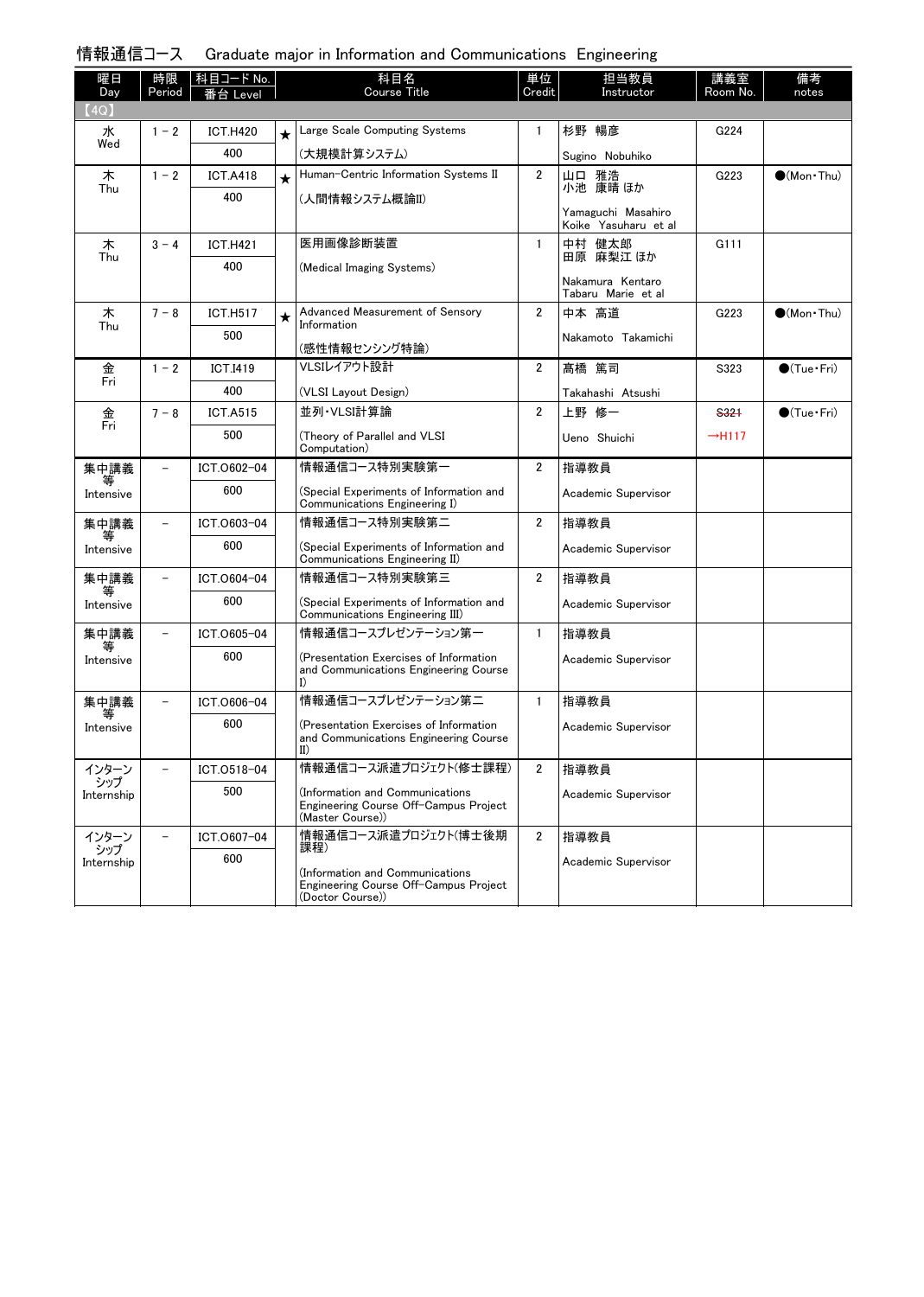# 経営工学コース Graduate major in Industrial Engineering and Economics

| 曜日<br>Day      | 時限<br>Period             | 科目コード No.<br>Leve |         | 科目名<br><b>Course Title</b>                                                | 単位<br>Credit   | 担当教員<br>Instructor                    | 講義室<br>Room No.     | 備考<br>notes                 |
|----------------|--------------------------|-------------------|---------|---------------------------------------------------------------------------|----------------|---------------------------------------|---------------------|-----------------------------|
| $(3 - 4Q)$     |                          |                   |         |                                                                           |                |                                       |                     |                             |
| 水              | $1 - 2$                  | <b>IEE.B531</b>   |         | 環境経済 政策論                                                                  | $\overline{2}$ | 増井 利彦                                 | W931                | $O(3 \sim 4Q)$              |
| Wed            |                          | 500               |         | (Frontier of Environmental Economics and<br>Policy Studies)               |                | Masui Toshihiko                       |                     | <b>ACEEES</b>               |
| 集中講義           |                          | <b>IEE.E402</b>   |         | 経営工学·経済学輪講F                                                               | $\mathbf{1}$   | 各教員                                   | 西9号館                | $O(3 \sim 4Q)$              |
| Intensive      |                          | 400               |         | (Reading in Industrial Engineering and<br>Economics F)                    |                | Academic Supervisor                   | 311,508号<br>室       |                             |
| 集中講義           |                          | <b>IEE.E502</b>   |         | 経営工学・経済学アカデミックプレゼンテー<br>ションド                                              | $\mathbf{1}$   | 各教員                                   |                     | $O(3 \sim 4Q)$              |
| Intensive      |                          | 500               |         | (Academic Presentation in Industrial<br>Engineering and Economics F)      |                | Academic Supervisor                   |                     |                             |
| 集中講義           |                          | IEE.E503-02       |         | 海外国際プレゼンテーション                                                             | $\mathbf{1}$   | 指導教員                                  |                     | $O(3 \sim 4Q)$              |
| Intensive      |                          | 500               |         | (International Workshop Presentation<br>(Abroad))                         |                | Academic Supervisor                   |                     |                             |
| 集中講義           |                          | IEE.E504-02       |         | 国内国際プレゼンテーション                                                             | $\mathbf{1}$   | 指導教員                                  |                     | $O(3 \sim 4Q)$              |
| Intensive      |                          | 500               |         | (International Workshop Presentation<br>(Domestic))                       |                | Academic Supervisor                   |                     |                             |
| 集中講義           |                          | IEE.E505-02       |         | 先端企業実習                                                                    | $\mathbf{1}$   | 指導教員                                  |                     | $O(3 \sim 4Q)$              |
| Intensive      |                          | 500               |         | (Practical Training at Advanced<br>Companies)                             |                | Academic Supervisor                   |                     |                             |
| 集中講義           |                          | <b>IEE.E602</b>   |         | 経営工学教育実践特論F                                                               | $\overline{2}$ | 指導教員                                  |                     | $O(3 \sim 4Q)$              |
| Intensive      |                          | 600               |         | (Advanced Course for Educational<br>Practice in Industrial Engineering F) |                | Academic Supervisor                   |                     |                             |
| 集中講義           |                          | <b>IEE.E603</b>   |         | 経営エ学テクニカルリーディング                                                           | $\overline{2}$ | 指導教員                                  |                     | $O(3 \sim 4Q)$              |
| Intensive      |                          | 600               |         | (Technical Reading in Industrial<br>Engineering)                          |                | Academic Supervisor                   |                     |                             |
| 集中講義           |                          | <b>IEE.E605</b>   |         | 経営工学企業実習F                                                                 | $\overline{2}$ | 指導教員                                  |                     | $O(3 \sim 4Q)$              |
| Intensive      |                          | 600               |         | (Practical Training at Companies<br>(Industrial Engineering) F)           |                | Academic Supervisor                   |                     |                             |
| 集中講義           |                          | <b>IEE.E607</b>   |         | 経営エ学派遣プロジェクトF                                                             | $\overline{2}$ | 指導教員                                  |                     | $O(3 \sim 4Q)$              |
| Intensive      |                          | 600               |         | (Industrial Engineering Off-Campus<br>Project F)                          |                | Academic Supervisor                   |                     |                             |
| 集中講義           |                          | <b>IEE.E609</b>   |         | 経営工学プレゼンテーションF                                                            | $\overline{2}$ | 指導教員                                  |                     | $O(3 \sim 4Q)$              |
| Intensive      |                          | 600               |         | (Presentation in Industrial Engineering F)                                |                | Academic Supervisor                   |                     |                             |
| 講究等<br>Seminar | -                        | <b>IEE.Z492</b>   |         | 経営工学·経済学講究F1                                                              | $\overline{2}$ | 指導教員                                  |                     | $O(3 \sim 4Q)$              |
|                |                          | 400               |         | (Seminar in Industrial Engineering and<br>Economics F1)                   |                | Academic Supervisor                   |                     |                             |
| 講究等<br>Seminar |                          | <b>IEE.Z592</b>   |         | 経営工学·経済学講究F2                                                              | $\overline{2}$ | 指導教員                                  |                     | $O(3 \sim 4Q)$              |
|                |                          | 500               |         | (Seminar in Industrial Engineering and<br>Economics F2)                   |                | Academic Supervisor                   |                     |                             |
| 講究等<br>Seminar |                          | <b>IEE.Z692</b>   |         | 経営工学·経済学講究F3                                                              | $\overline{2}$ | 指導教員                                  |                     | $O(3 \sim 4Q)$              |
|                |                          | 600               |         | (Seminar in Industrial Engineering and<br>Economics F3)                   |                | Academic Supervisor                   |                     |                             |
| 講究等<br>Seminar | $\overline{\phantom{0}}$ | <b>IEE.Z694</b>   |         | 経営工学·経済学講究F4                                                              | $\overline{2}$ | 指導教員                                  |                     | $O(3 \sim 4Q)$              |
|                |                          | 600               |         | (Seminar in Industrial Engineering and<br>Economics F4)                   |                | Academic Supervisor                   |                     |                             |
| 講究等<br>Seminar | $\overline{\phantom{0}}$ | <b>IEE.Z696</b>   |         | 経営工学·経済学講究F5                                                              | $\overline{2}$ | 指導教員                                  |                     | $O(3 \sim 4Q)$              |
|                |                          | 600               |         | (Seminar in Industrial Engineering and<br>Economics F5)                   |                | Academic Supervisor                   |                     |                             |
| (3Q)           |                          |                   |         |                                                                           |                |                                       |                     |                             |
| 月<br>Mon       | $3 - 4$                  | <b>IEE.A431</b>   |         | システム理論とOR                                                                 | 2              | 飯島 淳一<br>水野 眞治 ほか                     | W931                | $\bullet$ (Mon Thu)         |
|                |                          | 400               |         | (Systems Theory and Operations<br>Research)                               |                | Iijima Junichi<br>Mizuno Shinji et al |                     |                             |
| 月              | $5 - 6$                  | <b>IEE.B432</b>   |         | マクロ経済学特講                                                                  | $\overline{2}$ | 堀 健夫                                  | 西9号館                | $\bullet$ (Mon Thu)         |
| Mon            |                          | 400               |         | (Advanced Topics in Macroeconomics)                                       |                | Hori Takeo                            | $626 - \frac{3}{2}$ | <b>ACEEES</b>               |
| 月              | $7 - 8$                  | <b>IEE.D434</b>   | $\star$ | Corporate Finance and Governance                                          | $\overline{2}$ | 井上 光太郎                                | 西9号館                | $\bullet$ (Mon Thu)         |
| Mon            |                          | 400               |         | (ファイナンスと企業統治)                                                             |                | Inoue Kotaro                          | 414号室               | <b>ACEEES</b>               |
| 火              | $3 - 4$                  | <b>IEE.B433</b>   |         | 数理経済学特講                                                                   | $\overline{2}$ | 塩浦 昭義                                 | 西9号館                | $\bullet$ (Tue $\cdot$ Fri) |
| Tue            |                          | 400               |         | (Advanced Topics in Mathematical<br>Economics)                            |                | Shioura Akiyoshi                      | 508号室               | <b>ACEEES</b>               |